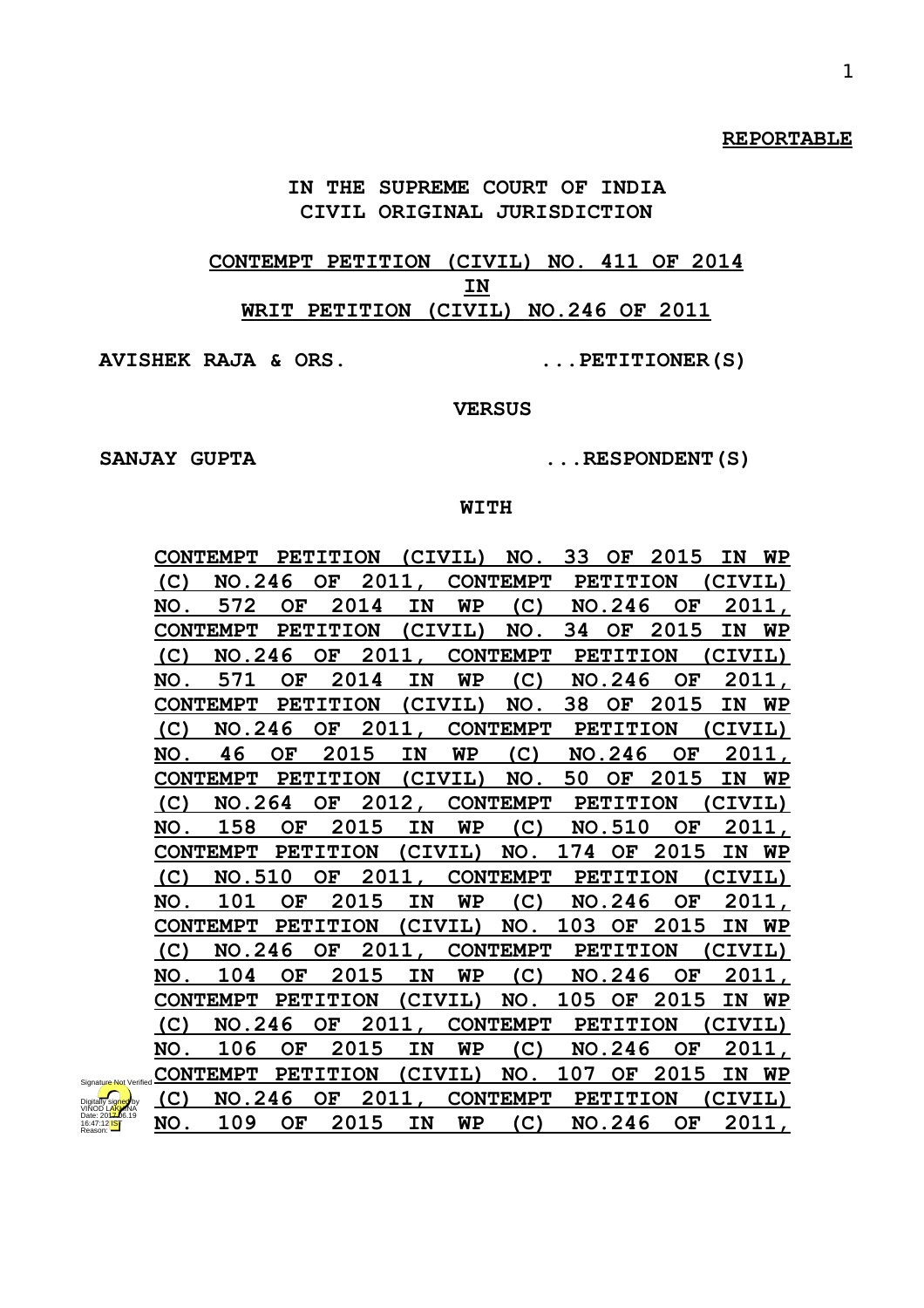**CONTEMPT PETITION (CIVIL) NO. 110 OF 2015 IN WP (C) NO.246 OF 2011, CONTEMPT PETITION (CIVIL) NO. 111 OF 2015 IN WP (C) NO.246 OF 2011, CONTEMPT PETITION (CIVIL) NO. 112 OF 2015 IN WP (C) NO.246 OF 2011, CONTEMPT PETITION (CIVIL) NO. 113 OF 2015 IN WP (C) NO.246 OF 2011, CONTEMPT PETITION (CIVIL) NO. 120 OF 2015 IN WP (C) NO.246 OF 2011, CONTEMPT PETITION (CIVIL) NO. 121 OF 2015 IN WP (C) NO.246 OF 2011, CONTEMPT PETITION (CIVIL) NO. 127 OF 2015 IN WP (C) NO.246 OF 2011, CONTEMPT PETITION (CIVIL) NO. 128 OF 2015 IN WP (C) NO.246 OF 2011, CONTEMPT PETITION (CIVIL) NO. 129 OF 2015 IN WP (C) NO.246 OF 2011, CONTEMPT PETITION (CIVIL) NO. 131 OF 2015 IN WP (C) NO.246 OF 2011, CONTEMPT PETITION (CIVIL) NO. 132 OF 2015 IN WP (C) NO.246 OF 2011, CONTEMPT PETITION (CIVIL) NO. 133 OF 2015 IN WP (C) NO.246 OF 2011, CONTEMPT PETITION (CIVIL) NO. 134 OF 2015 IN WP (C) NO.246 OF 2011, CONTEMPT PETITION (CIVIL) NO. 149 OF 2015 IN WP (C) NO.246 OF 2011, CONTEMPT PETITION (CIVIL) NO. 150 OF 2015 IN WP (C) NO.246 OF 2011, CONTEMPT PETITION (CIVIL) NO. 151 OF 2015 IN WP (C) NO.246 OF 2011, CONTEMPT PETITION (CIVIL) NO. 152 OF 2015 IN WP (C) NO.246 OF 2011, CONTEMPT PETITION (CIVIL) NO. 153 OF 2015 IN WP (C) NO.246 OF 2011, CONTEMPT PETITION (CIVIL) NO. 154 OF 2015 IN WP (C) NO.246 OF 2011, CONTEMPT PETITION (CIVIL) NO. 155 OF 2015 IN WP (C) NO.246 OF 2011, CONTEMPT PETITION (CIVIL) NO. 102 OF 2015 IN WP (C) NO.246 OF 2011, CONTEMPT PETITION (CIVIL) NO. 157 OF 2015 IN WP (C) NO.510 OF 2011, CONTEMPT PETITION (CIVIL) NO. 283 OF 2015 IN WP (C) NO.246 OF 2011, CONTEMPT PETITION (CIVIL) NO. 284 OF 2015 IN WP (C) NO.246 OF 2011, CONTEMPT PETITION (CIVIL) NO. 285 OF 2015 IN WP (C) NO.246 OF 2011, CONTEMPT PETITION (CIVIL) NO. 286 OF 2015 IN WP (C) NO.246 OF 2011, CONTEMPT PETITION (CIVIL) NO. 290 OF 2015 IN WP (C) NO.246 OF 2011, CONTEMPT PETITION (CIVIL)**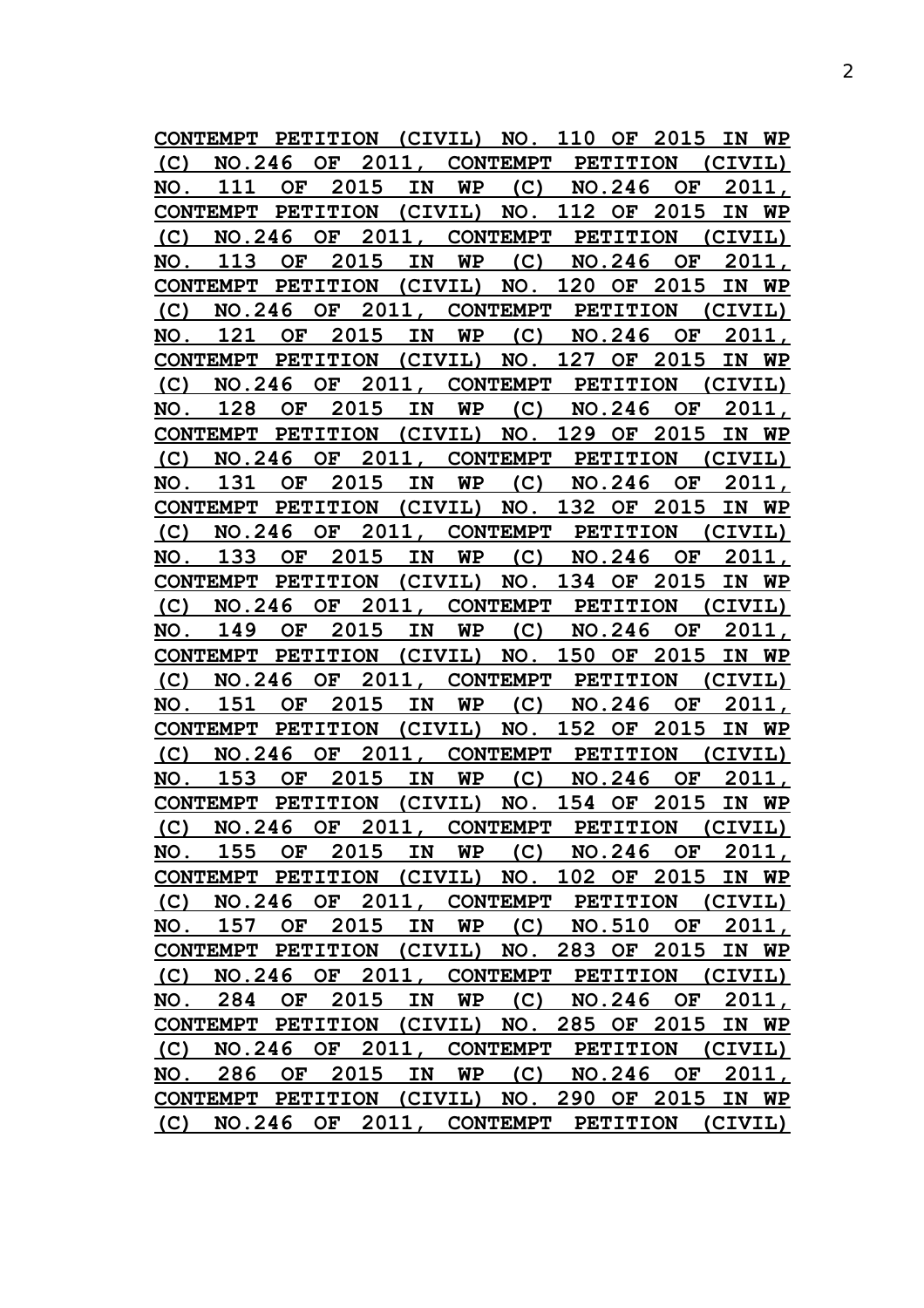| CONTEMPT PETITION (CIVIL) NO. 288 OF 2015 IN WP<br>(C)<br>2011,<br>NO.246<br>OF<br>CONTEMPT PETITION<br>(CIVIL)<br>2011,<br>2015<br>(C)<br>NO.246<br>291<br>IN<br>WP<br>OF<br>NO.<br>OF.<br>CONTEMPT PETITION (CIVIL) NO. 450 OF 2014<br>IN WP<br>OF 2012,<br>(C)<br>NO.264<br><b>CONTEMPT</b><br><b>PETITION</b><br>(CIVIL)<br>2014<br>385<br>IN<br>WP<br>$(C)$ NO.264 OF<br>2012,<br>NO.<br>OF<br>2015<br>CONTEMPT PETITION (CIVIL)<br>D. NO. 25425<br>OF<br>NO.246 OF<br>2011,<br>IN<br>WP<br>CONTEMPT PETITION<br>(C)<br>(CIVIL) D. NO. 25424 OF 2015 IN WP<br>$(C)$ NO.246 OF<br>2011, CONTEMPT PETITION (CIVIL) D.<br>NO.<br>25423 OF<br>(C) NO.246 OF 2011,<br>2015 IN<br>WP<br>CONTEMPT PETITION<br>(CIVIL) D. NO. 25427 OF 2015 IN WP (C) NO.246 OF<br>(CIVIL) D.<br>25426<br>2011, CONTEMPT PETITION<br>NO.<br>OF<br>NO.246 OF 2011,<br>(C)<br>CONTEMPT PETITION<br>2015<br>IN WP<br>(CIVIL) D. NO. 25583 OF 2015 IN WP (C) NO.246 OF<br>2011.<br>CONTEMPT PETITION<br>(CIVIL) D.<br>21713<br>NO.<br>OF<br>NO.246 OF 2011, CONTEMPT PETITION<br>(C)<br>2015 IN WP<br>D. NO. 25577 OF 2015 IN WP<br>(CIVIL)<br>$(C)$ NO.246 OF<br>2011,<br>CONTEMPT PETITION (CIVIL) D.<br>NO.<br>12967<br>OF<br>2015 IN WP<br>(C)<br>NO.246 OF 2011, CONTEMPT PETITION<br>NO. 25581 OF 2015 IN WP (C) NO.246<br>(CIVIL)<br>OF<br>D.<br>CONTEMPT PETITION (CIVIL)<br>2011.<br>D.<br>NO.<br>23904<br>OF<br>2015 IN WP<br>$(C)$ NO.246 OF 2011,<br>CONTEMPT PETITION<br>NO. 25578 OF 2015 IN WP<br>$(C)$ NO. 246<br>(CIVIL)<br>OF<br>D.<br><b>CONTEMPT</b><br>PETITION (CIVIL)<br>NO.<br>25579<br>2011.<br>OF<br>D.<br>2015 IN WP (C) NO.246 OF 2011, CONTEMPT PETITION<br>D. NO. 25431 OF 2015 IN WP (C) NO.246 OF<br>(CIVIL)<br>2011, CONTEMPT PETITION (CIVIL) D. NO. 25432 OF<br>2015 IN WP (C) NO.246 OF 2011, CONTEMPT PETITION<br>(CIVIL) D. NO. 26077 OF 2015 IN WP (C) NO.246 OF<br>2011, CONTEMPT PETITION (CIVIL) D. NO. 26256 OF<br>2015 IN WP (C) NO.246 OF 2011, CONTEMPT PETITION<br>(CIVIL) D. NO. 26078 OF 2015 IN WP (C) NO.246 OF<br>2011, CONTEMPT PETITION (CIVIL) D. NO. 25430 OF<br>2015 IN WP (C) NO.246 OF 2011, CONTEMPT PETITION<br>(CIVIL) D. NO. 8429 OF 2016 IN WP (C) NO.246 OF<br>2011, CONTEMPT PETITION (CIVIL) D. NO. 20025 OF<br>2016 IN WP (C) NO.246 OF 2011, CONTEMPT PETITION<br>(CIVIL) D. NO. 23037 OF 2016 IN WP (C) NO.246 OF<br>2011, CONTEMPT PETITION (CIVIL) D. NO. 18567 OF | NO. | 287 | OF | 2015 | IN | WP | (C) | <b>NO.246</b> | OF |  | 2011, |
|---------------------------------------------------------------------------------------------------------------------------------------------------------------------------------------------------------------------------------------------------------------------------------------------------------------------------------------------------------------------------------------------------------------------------------------------------------------------------------------------------------------------------------------------------------------------------------------------------------------------------------------------------------------------------------------------------------------------------------------------------------------------------------------------------------------------------------------------------------------------------------------------------------------------------------------------------------------------------------------------------------------------------------------------------------------------------------------------------------------------------------------------------------------------------------------------------------------------------------------------------------------------------------------------------------------------------------------------------------------------------------------------------------------------------------------------------------------------------------------------------------------------------------------------------------------------------------------------------------------------------------------------------------------------------------------------------------------------------------------------------------------------------------------------------------------------------------------------------------------------------------------------------------------------------------------------------------------------------------------------------------------------------------------------------------------------------------------------------------------------------------------------------------------------------------------------------------------------------------------------------------------------------------------------------------------------------------------------------------------------------------------------------------------------|-----|-----|----|------|----|----|-----|---------------|----|--|-------|
|                                                                                                                                                                                                                                                                                                                                                                                                                                                                                                                                                                                                                                                                                                                                                                                                                                                                                                                                                                                                                                                                                                                                                                                                                                                                                                                                                                                                                                                                                                                                                                                                                                                                                                                                                                                                                                                                                                                                                                                                                                                                                                                                                                                                                                                                                                                                                                                                                     |     |     |    |      |    |    |     |               |    |  |       |
|                                                                                                                                                                                                                                                                                                                                                                                                                                                                                                                                                                                                                                                                                                                                                                                                                                                                                                                                                                                                                                                                                                                                                                                                                                                                                                                                                                                                                                                                                                                                                                                                                                                                                                                                                                                                                                                                                                                                                                                                                                                                                                                                                                                                                                                                                                                                                                                                                     |     |     |    |      |    |    |     |               |    |  |       |
|                                                                                                                                                                                                                                                                                                                                                                                                                                                                                                                                                                                                                                                                                                                                                                                                                                                                                                                                                                                                                                                                                                                                                                                                                                                                                                                                                                                                                                                                                                                                                                                                                                                                                                                                                                                                                                                                                                                                                                                                                                                                                                                                                                                                                                                                                                                                                                                                                     |     |     |    |      |    |    |     |               |    |  |       |
|                                                                                                                                                                                                                                                                                                                                                                                                                                                                                                                                                                                                                                                                                                                                                                                                                                                                                                                                                                                                                                                                                                                                                                                                                                                                                                                                                                                                                                                                                                                                                                                                                                                                                                                                                                                                                                                                                                                                                                                                                                                                                                                                                                                                                                                                                                                                                                                                                     |     |     |    |      |    |    |     |               |    |  |       |
|                                                                                                                                                                                                                                                                                                                                                                                                                                                                                                                                                                                                                                                                                                                                                                                                                                                                                                                                                                                                                                                                                                                                                                                                                                                                                                                                                                                                                                                                                                                                                                                                                                                                                                                                                                                                                                                                                                                                                                                                                                                                                                                                                                                                                                                                                                                                                                                                                     |     |     |    |      |    |    |     |               |    |  |       |
|                                                                                                                                                                                                                                                                                                                                                                                                                                                                                                                                                                                                                                                                                                                                                                                                                                                                                                                                                                                                                                                                                                                                                                                                                                                                                                                                                                                                                                                                                                                                                                                                                                                                                                                                                                                                                                                                                                                                                                                                                                                                                                                                                                                                                                                                                                                                                                                                                     |     |     |    |      |    |    |     |               |    |  |       |
|                                                                                                                                                                                                                                                                                                                                                                                                                                                                                                                                                                                                                                                                                                                                                                                                                                                                                                                                                                                                                                                                                                                                                                                                                                                                                                                                                                                                                                                                                                                                                                                                                                                                                                                                                                                                                                                                                                                                                                                                                                                                                                                                                                                                                                                                                                                                                                                                                     |     |     |    |      |    |    |     |               |    |  |       |
|                                                                                                                                                                                                                                                                                                                                                                                                                                                                                                                                                                                                                                                                                                                                                                                                                                                                                                                                                                                                                                                                                                                                                                                                                                                                                                                                                                                                                                                                                                                                                                                                                                                                                                                                                                                                                                                                                                                                                                                                                                                                                                                                                                                                                                                                                                                                                                                                                     |     |     |    |      |    |    |     |               |    |  |       |
|                                                                                                                                                                                                                                                                                                                                                                                                                                                                                                                                                                                                                                                                                                                                                                                                                                                                                                                                                                                                                                                                                                                                                                                                                                                                                                                                                                                                                                                                                                                                                                                                                                                                                                                                                                                                                                                                                                                                                                                                                                                                                                                                                                                                                                                                                                                                                                                                                     |     |     |    |      |    |    |     |               |    |  |       |
|                                                                                                                                                                                                                                                                                                                                                                                                                                                                                                                                                                                                                                                                                                                                                                                                                                                                                                                                                                                                                                                                                                                                                                                                                                                                                                                                                                                                                                                                                                                                                                                                                                                                                                                                                                                                                                                                                                                                                                                                                                                                                                                                                                                                                                                                                                                                                                                                                     |     |     |    |      |    |    |     |               |    |  |       |
|                                                                                                                                                                                                                                                                                                                                                                                                                                                                                                                                                                                                                                                                                                                                                                                                                                                                                                                                                                                                                                                                                                                                                                                                                                                                                                                                                                                                                                                                                                                                                                                                                                                                                                                                                                                                                                                                                                                                                                                                                                                                                                                                                                                                                                                                                                                                                                                                                     |     |     |    |      |    |    |     |               |    |  |       |
|                                                                                                                                                                                                                                                                                                                                                                                                                                                                                                                                                                                                                                                                                                                                                                                                                                                                                                                                                                                                                                                                                                                                                                                                                                                                                                                                                                                                                                                                                                                                                                                                                                                                                                                                                                                                                                                                                                                                                                                                                                                                                                                                                                                                                                                                                                                                                                                                                     |     |     |    |      |    |    |     |               |    |  |       |
|                                                                                                                                                                                                                                                                                                                                                                                                                                                                                                                                                                                                                                                                                                                                                                                                                                                                                                                                                                                                                                                                                                                                                                                                                                                                                                                                                                                                                                                                                                                                                                                                                                                                                                                                                                                                                                                                                                                                                                                                                                                                                                                                                                                                                                                                                                                                                                                                                     |     |     |    |      |    |    |     |               |    |  |       |
|                                                                                                                                                                                                                                                                                                                                                                                                                                                                                                                                                                                                                                                                                                                                                                                                                                                                                                                                                                                                                                                                                                                                                                                                                                                                                                                                                                                                                                                                                                                                                                                                                                                                                                                                                                                                                                                                                                                                                                                                                                                                                                                                                                                                                                                                                                                                                                                                                     |     |     |    |      |    |    |     |               |    |  |       |
|                                                                                                                                                                                                                                                                                                                                                                                                                                                                                                                                                                                                                                                                                                                                                                                                                                                                                                                                                                                                                                                                                                                                                                                                                                                                                                                                                                                                                                                                                                                                                                                                                                                                                                                                                                                                                                                                                                                                                                                                                                                                                                                                                                                                                                                                                                                                                                                                                     |     |     |    |      |    |    |     |               |    |  |       |
|                                                                                                                                                                                                                                                                                                                                                                                                                                                                                                                                                                                                                                                                                                                                                                                                                                                                                                                                                                                                                                                                                                                                                                                                                                                                                                                                                                                                                                                                                                                                                                                                                                                                                                                                                                                                                                                                                                                                                                                                                                                                                                                                                                                                                                                                                                                                                                                                                     |     |     |    |      |    |    |     |               |    |  |       |
|                                                                                                                                                                                                                                                                                                                                                                                                                                                                                                                                                                                                                                                                                                                                                                                                                                                                                                                                                                                                                                                                                                                                                                                                                                                                                                                                                                                                                                                                                                                                                                                                                                                                                                                                                                                                                                                                                                                                                                                                                                                                                                                                                                                                                                                                                                                                                                                                                     |     |     |    |      |    |    |     |               |    |  |       |
|                                                                                                                                                                                                                                                                                                                                                                                                                                                                                                                                                                                                                                                                                                                                                                                                                                                                                                                                                                                                                                                                                                                                                                                                                                                                                                                                                                                                                                                                                                                                                                                                                                                                                                                                                                                                                                                                                                                                                                                                                                                                                                                                                                                                                                                                                                                                                                                                                     |     |     |    |      |    |    |     |               |    |  |       |
|                                                                                                                                                                                                                                                                                                                                                                                                                                                                                                                                                                                                                                                                                                                                                                                                                                                                                                                                                                                                                                                                                                                                                                                                                                                                                                                                                                                                                                                                                                                                                                                                                                                                                                                                                                                                                                                                                                                                                                                                                                                                                                                                                                                                                                                                                                                                                                                                                     |     |     |    |      |    |    |     |               |    |  |       |
|                                                                                                                                                                                                                                                                                                                                                                                                                                                                                                                                                                                                                                                                                                                                                                                                                                                                                                                                                                                                                                                                                                                                                                                                                                                                                                                                                                                                                                                                                                                                                                                                                                                                                                                                                                                                                                                                                                                                                                                                                                                                                                                                                                                                                                                                                                                                                                                                                     |     |     |    |      |    |    |     |               |    |  |       |
|                                                                                                                                                                                                                                                                                                                                                                                                                                                                                                                                                                                                                                                                                                                                                                                                                                                                                                                                                                                                                                                                                                                                                                                                                                                                                                                                                                                                                                                                                                                                                                                                                                                                                                                                                                                                                                                                                                                                                                                                                                                                                                                                                                                                                                                                                                                                                                                                                     |     |     |    |      |    |    |     |               |    |  |       |
|                                                                                                                                                                                                                                                                                                                                                                                                                                                                                                                                                                                                                                                                                                                                                                                                                                                                                                                                                                                                                                                                                                                                                                                                                                                                                                                                                                                                                                                                                                                                                                                                                                                                                                                                                                                                                                                                                                                                                                                                                                                                                                                                                                                                                                                                                                                                                                                                                     |     |     |    |      |    |    |     |               |    |  |       |
|                                                                                                                                                                                                                                                                                                                                                                                                                                                                                                                                                                                                                                                                                                                                                                                                                                                                                                                                                                                                                                                                                                                                                                                                                                                                                                                                                                                                                                                                                                                                                                                                                                                                                                                                                                                                                                                                                                                                                                                                                                                                                                                                                                                                                                                                                                                                                                                                                     |     |     |    |      |    |    |     |               |    |  |       |
|                                                                                                                                                                                                                                                                                                                                                                                                                                                                                                                                                                                                                                                                                                                                                                                                                                                                                                                                                                                                                                                                                                                                                                                                                                                                                                                                                                                                                                                                                                                                                                                                                                                                                                                                                                                                                                                                                                                                                                                                                                                                                                                                                                                                                                                                                                                                                                                                                     |     |     |    |      |    |    |     |               |    |  |       |
|                                                                                                                                                                                                                                                                                                                                                                                                                                                                                                                                                                                                                                                                                                                                                                                                                                                                                                                                                                                                                                                                                                                                                                                                                                                                                                                                                                                                                                                                                                                                                                                                                                                                                                                                                                                                                                                                                                                                                                                                                                                                                                                                                                                                                                                                                                                                                                                                                     |     |     |    |      |    |    |     |               |    |  |       |
|                                                                                                                                                                                                                                                                                                                                                                                                                                                                                                                                                                                                                                                                                                                                                                                                                                                                                                                                                                                                                                                                                                                                                                                                                                                                                                                                                                                                                                                                                                                                                                                                                                                                                                                                                                                                                                                                                                                                                                                                                                                                                                                                                                                                                                                                                                                                                                                                                     |     |     |    |      |    |    |     |               |    |  |       |
|                                                                                                                                                                                                                                                                                                                                                                                                                                                                                                                                                                                                                                                                                                                                                                                                                                                                                                                                                                                                                                                                                                                                                                                                                                                                                                                                                                                                                                                                                                                                                                                                                                                                                                                                                                                                                                                                                                                                                                                                                                                                                                                                                                                                                                                                                                                                                                                                                     |     |     |    |      |    |    |     |               |    |  |       |
|                                                                                                                                                                                                                                                                                                                                                                                                                                                                                                                                                                                                                                                                                                                                                                                                                                                                                                                                                                                                                                                                                                                                                                                                                                                                                                                                                                                                                                                                                                                                                                                                                                                                                                                                                                                                                                                                                                                                                                                                                                                                                                                                                                                                                                                                                                                                                                                                                     |     |     |    |      |    |    |     |               |    |  |       |
|                                                                                                                                                                                                                                                                                                                                                                                                                                                                                                                                                                                                                                                                                                                                                                                                                                                                                                                                                                                                                                                                                                                                                                                                                                                                                                                                                                                                                                                                                                                                                                                                                                                                                                                                                                                                                                                                                                                                                                                                                                                                                                                                                                                                                                                                                                                                                                                                                     |     |     |    |      |    |    |     |               |    |  |       |
|                                                                                                                                                                                                                                                                                                                                                                                                                                                                                                                                                                                                                                                                                                                                                                                                                                                                                                                                                                                                                                                                                                                                                                                                                                                                                                                                                                                                                                                                                                                                                                                                                                                                                                                                                                                                                                                                                                                                                                                                                                                                                                                                                                                                                                                                                                                                                                                                                     |     |     |    |      |    |    |     |               |    |  |       |
|                                                                                                                                                                                                                                                                                                                                                                                                                                                                                                                                                                                                                                                                                                                                                                                                                                                                                                                                                                                                                                                                                                                                                                                                                                                                                                                                                                                                                                                                                                                                                                                                                                                                                                                                                                                                                                                                                                                                                                                                                                                                                                                                                                                                                                                                                                                                                                                                                     |     |     |    |      |    |    |     |               |    |  |       |
|                                                                                                                                                                                                                                                                                                                                                                                                                                                                                                                                                                                                                                                                                                                                                                                                                                                                                                                                                                                                                                                                                                                                                                                                                                                                                                                                                                                                                                                                                                                                                                                                                                                                                                                                                                                                                                                                                                                                                                                                                                                                                                                                                                                                                                                                                                                                                                                                                     |     |     |    |      |    |    |     |               |    |  |       |
|                                                                                                                                                                                                                                                                                                                                                                                                                                                                                                                                                                                                                                                                                                                                                                                                                                                                                                                                                                                                                                                                                                                                                                                                                                                                                                                                                                                                                                                                                                                                                                                                                                                                                                                                                                                                                                                                                                                                                                                                                                                                                                                                                                                                                                                                                                                                                                                                                     |     |     |    |      |    |    |     |               |    |  |       |
|                                                                                                                                                                                                                                                                                                                                                                                                                                                                                                                                                                                                                                                                                                                                                                                                                                                                                                                                                                                                                                                                                                                                                                                                                                                                                                                                                                                                                                                                                                                                                                                                                                                                                                                                                                                                                                                                                                                                                                                                                                                                                                                                                                                                                                                                                                                                                                                                                     |     |     |    |      |    |    |     |               |    |  |       |
|                                                                                                                                                                                                                                                                                                                                                                                                                                                                                                                                                                                                                                                                                                                                                                                                                                                                                                                                                                                                                                                                                                                                                                                                                                                                                                                                                                                                                                                                                                                                                                                                                                                                                                                                                                                                                                                                                                                                                                                                                                                                                                                                                                                                                                                                                                                                                                                                                     |     |     |    |      |    |    |     |               |    |  |       |
|                                                                                                                                                                                                                                                                                                                                                                                                                                                                                                                                                                                                                                                                                                                                                                                                                                                                                                                                                                                                                                                                                                                                                                                                                                                                                                                                                                                                                                                                                                                                                                                                                                                                                                                                                                                                                                                                                                                                                                                                                                                                                                                                                                                                                                                                                                                                                                                                                     |     |     |    |      |    |    |     |               |    |  |       |
|                                                                                                                                                                                                                                                                                                                                                                                                                                                                                                                                                                                                                                                                                                                                                                                                                                                                                                                                                                                                                                                                                                                                                                                                                                                                                                                                                                                                                                                                                                                                                                                                                                                                                                                                                                                                                                                                                                                                                                                                                                                                                                                                                                                                                                                                                                                                                                                                                     |     |     |    |      |    |    |     |               |    |  |       |
|                                                                                                                                                                                                                                                                                                                                                                                                                                                                                                                                                                                                                                                                                                                                                                                                                                                                                                                                                                                                                                                                                                                                                                                                                                                                                                                                                                                                                                                                                                                                                                                                                                                                                                                                                                                                                                                                                                                                                                                                                                                                                                                                                                                                                                                                                                                                                                                                                     |     |     |    |      |    |    |     |               |    |  |       |
|                                                                                                                                                                                                                                                                                                                                                                                                                                                                                                                                                                                                                                                                                                                                                                                                                                                                                                                                                                                                                                                                                                                                                                                                                                                                                                                                                                                                                                                                                                                                                                                                                                                                                                                                                                                                                                                                                                                                                                                                                                                                                                                                                                                                                                                                                                                                                                                                                     |     |     |    |      |    |    |     |               |    |  |       |
|                                                                                                                                                                                                                                                                                                                                                                                                                                                                                                                                                                                                                                                                                                                                                                                                                                                                                                                                                                                                                                                                                                                                                                                                                                                                                                                                                                                                                                                                                                                                                                                                                                                                                                                                                                                                                                                                                                                                                                                                                                                                                                                                                                                                                                                                                                                                                                                                                     |     |     |    |      |    |    |     |               |    |  |       |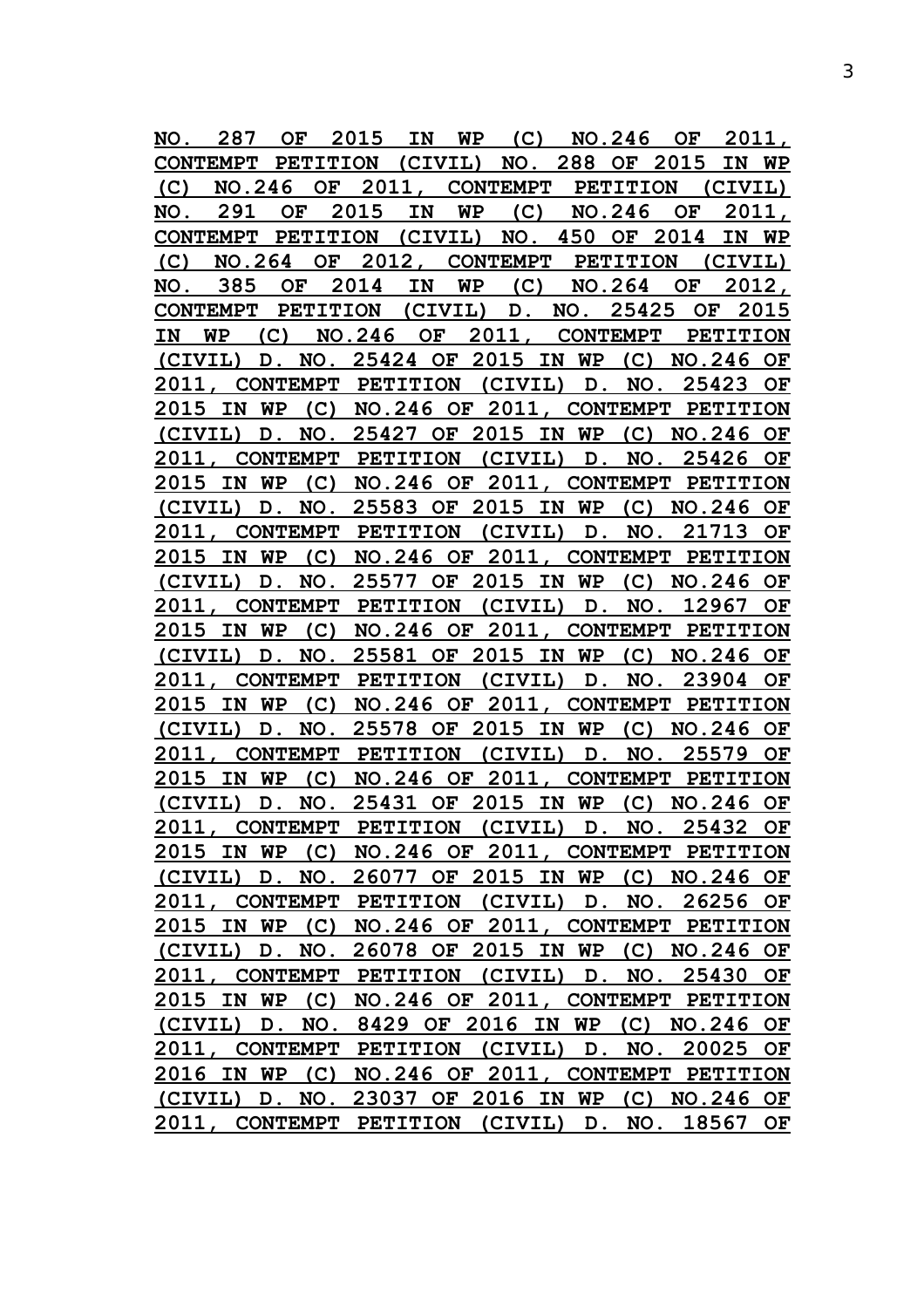**2016 IN WP (C) NO.246 OF 2011, CONTEMPT PETITION (CIVIL) D. NO. 27528 OF 2016 IN WP (C) NO.246 OF 2011, CONTEMPT PETITION (CIVIL) D. NO. 33442 OF 2016 IN WP (C) NO.246 OF 2011, CONTEMPT PETITION (CIVIL) D. NO. 33441 OF 2016 IN WP (C) NO.246 OF 2011, CONTEMPT PETITION (CIVIL) D. NO. 36110 OF 2016 IN WP (C) NO.246 OF 2011, CONTEMPT PETITION (CIVIL) D. NO. 36227 OF 2016 IN WP (C) NO.246 OF 2011, CONTEMPT PETITION (CIVIL) D. NO. 36810 OF 2016 IN WP (C) NO.246 OF 2011, CONTEMPT PETITION (CIVIL) D. NO. 40055 OF 2016 IN WP (C) NO.246 OF 2011, CONTEMPT PETITION (CIVIL) D. NO. 972 OF 2017 IN WP (C) NO.246 OF 2011, CONTEMPT PETITION (CIVIL) D. NO. 11857 OF 2017 IN WP (C) NO.246 OF 2011, CONTEMPT PETITION (CIVIL) D. NO. 6277 OF 2017 IN WP (C) NO.246 OF 2011, CONTEMPT PETITION (CIVIL) D. NO. 13520 OF 2017 IN WP (C) NO.246 OF 2011, WP (C) NO.998 OF 2016, WP (C) NO.148 OF 2017 & WP (C) NO.299 OF 2017**

# **J U D G M E N T**

**RANJAN GOGOI, J.**

**1. The Working Journalists and Other Newspaper Employees (Conditions of Service) and Miscellaneous Provisions Act, 1955 (hereinafter for short 'the Act') was enacted to regulate the conditions of service of working journalists and other persons employed in newspaper establishments throughout the country. The Act is a comprehensive piece of legislation dealing with,** *inter alia,* **entitlement to gratuity, hours of work, leave as well as fixation of**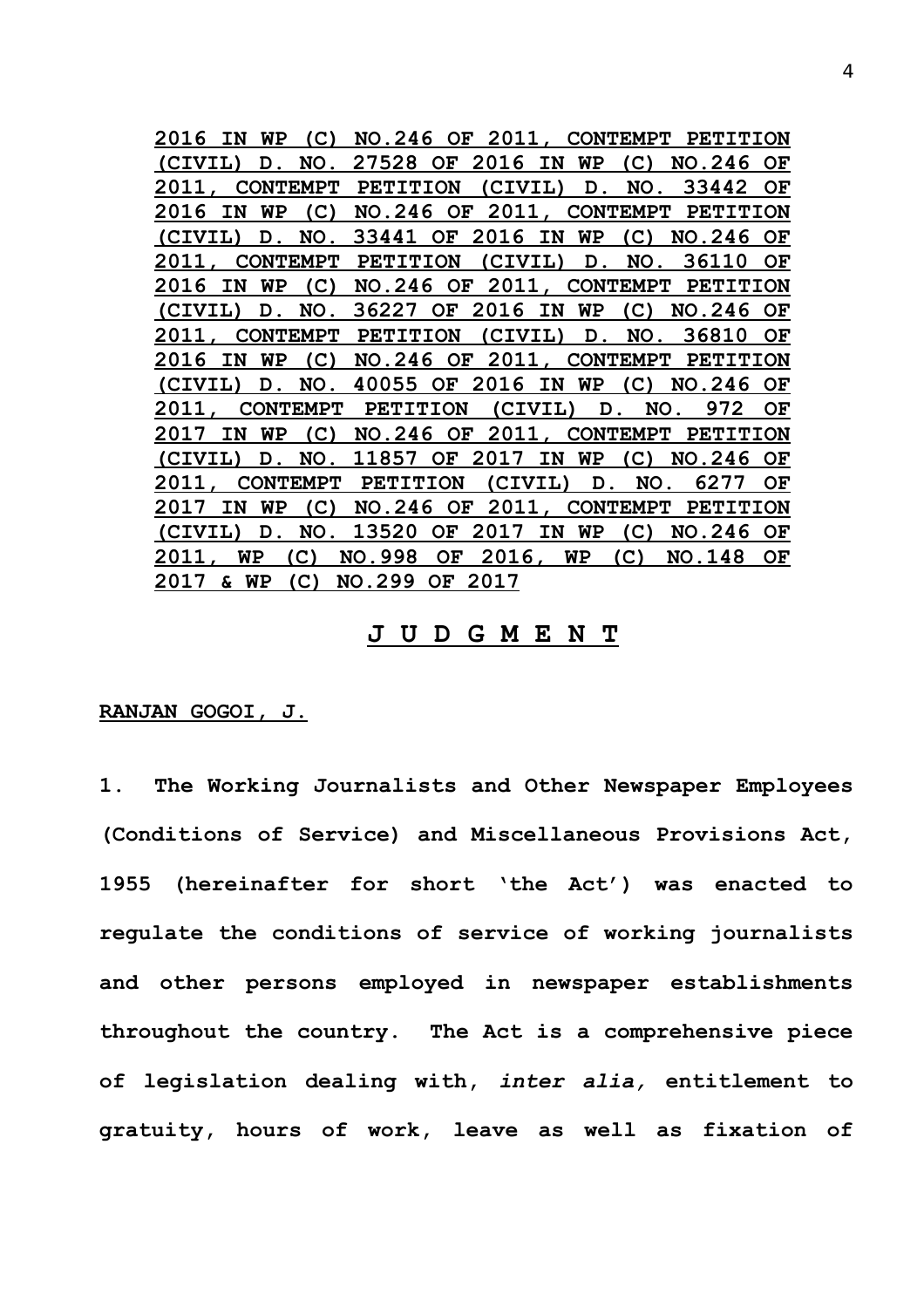**wages payable both to the working journalists and non-journalist newspaper employees, as may be. So far as fixation and revision of wages is concerned, Section 9 of the Act has left such fixation or revision of wages in respect of working journalists to be dealt with by a Wage Board constituted thereunder. The recommendations of the Wage Board, if accepted, are to be notified by the Central Government under Section 12 of the Act. Section 13 of the Act provides that upon coming into operation of the Order of the Central Government under Section 12 every working journalist will be entitled to be paid wages at the rate not less than what is specified in the Order. Chapter IIA of the Act contains** *pari materia* **provisions with regard to non-journalist employees of newspaper establishments.** 

**2. Section 16 of the Act provides that the provisions thereof "***shall have effect notwithstanding anything inconsistent therewith contained in any other law or in the terms of any award, agreement or contract of service, whether made before or after the commencement of this*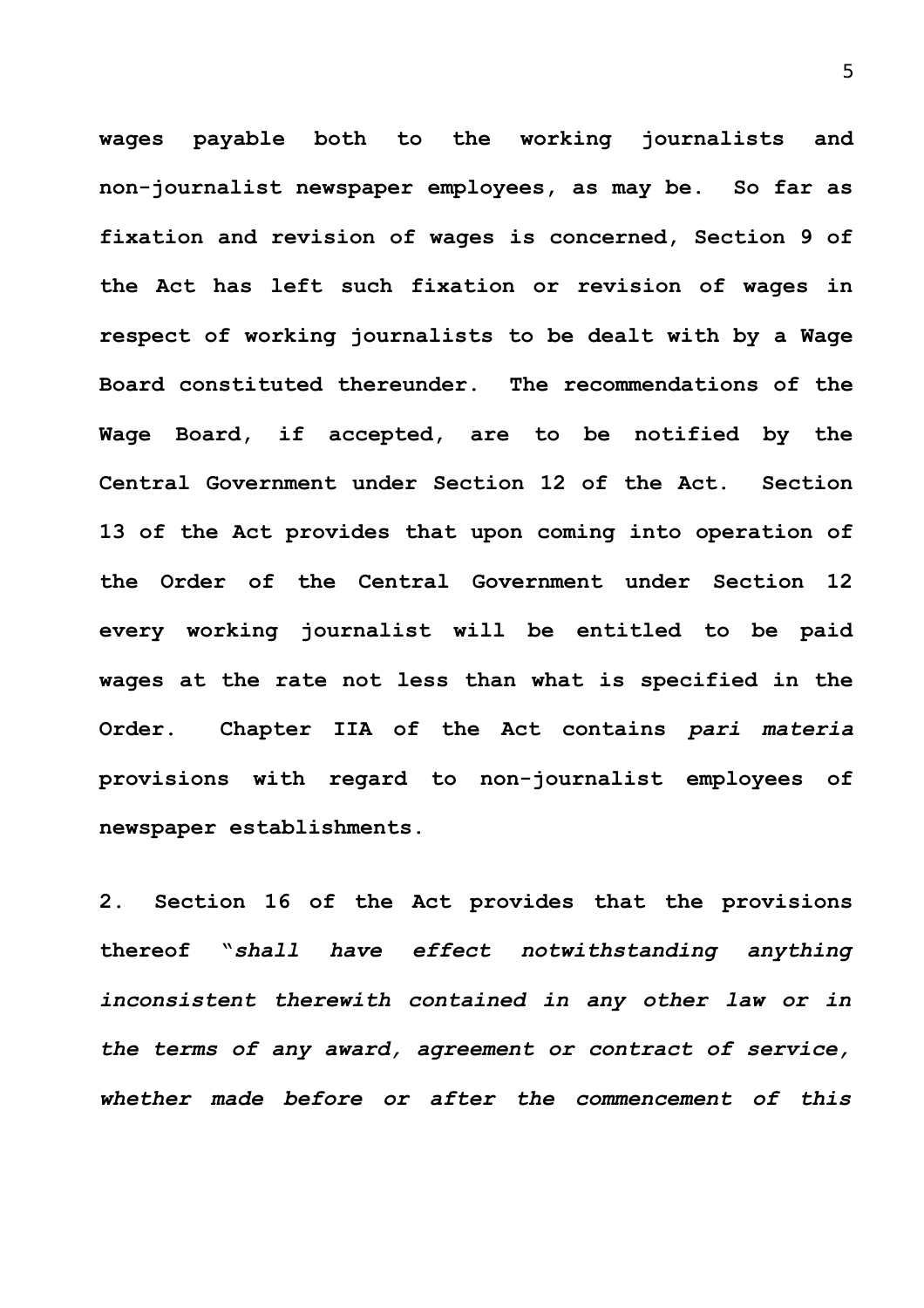*Act."* **The proviso to Sub-section (1) of Section 16 and Sub-section (2) would require a specific notice and are, therefore, being extracted below.**

#### **Proviso to Sub-Section (1) Section 16**

*"Provided that where under any such award, agreement, contract of service or otherwise, a newspaper employee is entitled to benefits in respect of any matter which are more favourable to him than those to which he would be entitled under this Act, the newspaper employee shall continue to be entitled to the more favourable benefits in respect of that matter, notwithstanding that he receives benefits in respect of other matters under this Act.*

#### *Sub-Section 2 of Section 16*

*(2) Nothing contained in this Act shall be construed to preclude any newspaper employee from entering into an agreement with an employer for granting him rights or privileges in respect of any matter which are more favourable to him than those to which he would be entitled under this Act."* 

**3. Section 16A imposes an embargo on the employer for discharging or dismissing any employee "***by reason of his liability for payment of wages to newspaper employees at the rates specified in an order of the Central Government under section 12, or under section 12 read with section 13AA or section 13DD***".**

**4. Section 17 of the Act deals with recovery of money due from an employer. As a core issue on the**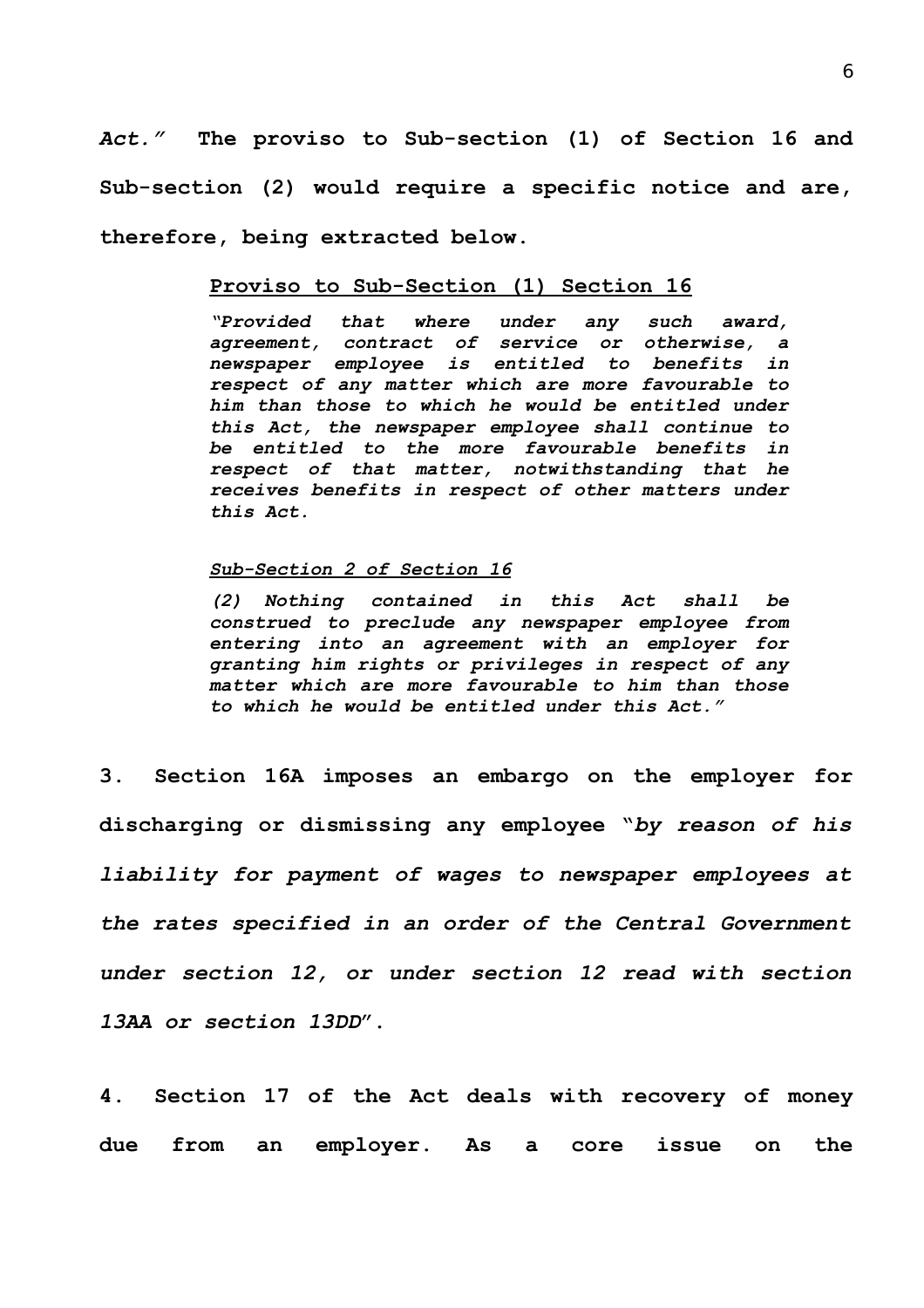**maintainability of the present contempt cases centers around the remedy provided for by the aforesaid provision of the Act, Section 17 of the Act may be set out hereunder.**

- *"17.(1) Where any amount is due under this Act to a newspaper employee from an employer, the newspaper employee himself, or any person authorised by him in writing in this behalf, or in the case of the death of the employee, any member of his family may, without prejudice to any other mode of recovery, make an application to the State Government for the recovery of the amount due to him, and if the State Government, or such authority, as the State Government may specify in this behalf, is satisfied that any amount is so due, it shall issue a certificate for that amount to the Collector, and the Collector shall proceed to recover that amount in the same manner as an arrear of land revenue.*
- *(2) If any question arises as to the amount due under this Act to a newspaper employee from his employer, the State Government may, on its own motion or upon application made to it, refer the question to any Labour Court constituted by it under the Industrial Disputes Act, 1947 (14 of 1947), or under any corresponding law relating to investigation and settlement of industrial disputes in force in the State and the said Act or law shall have effect in relation to the Labour Court as if the question so referred were a matter referred to the Labour Court for adjudication under that Act or law,*
- *(3) The decision of the Labour Court shall be forwarded by it to the State Government which made the reference and any amount found due by the Labour Court may be recovered in the manner provided in sub-section (1).*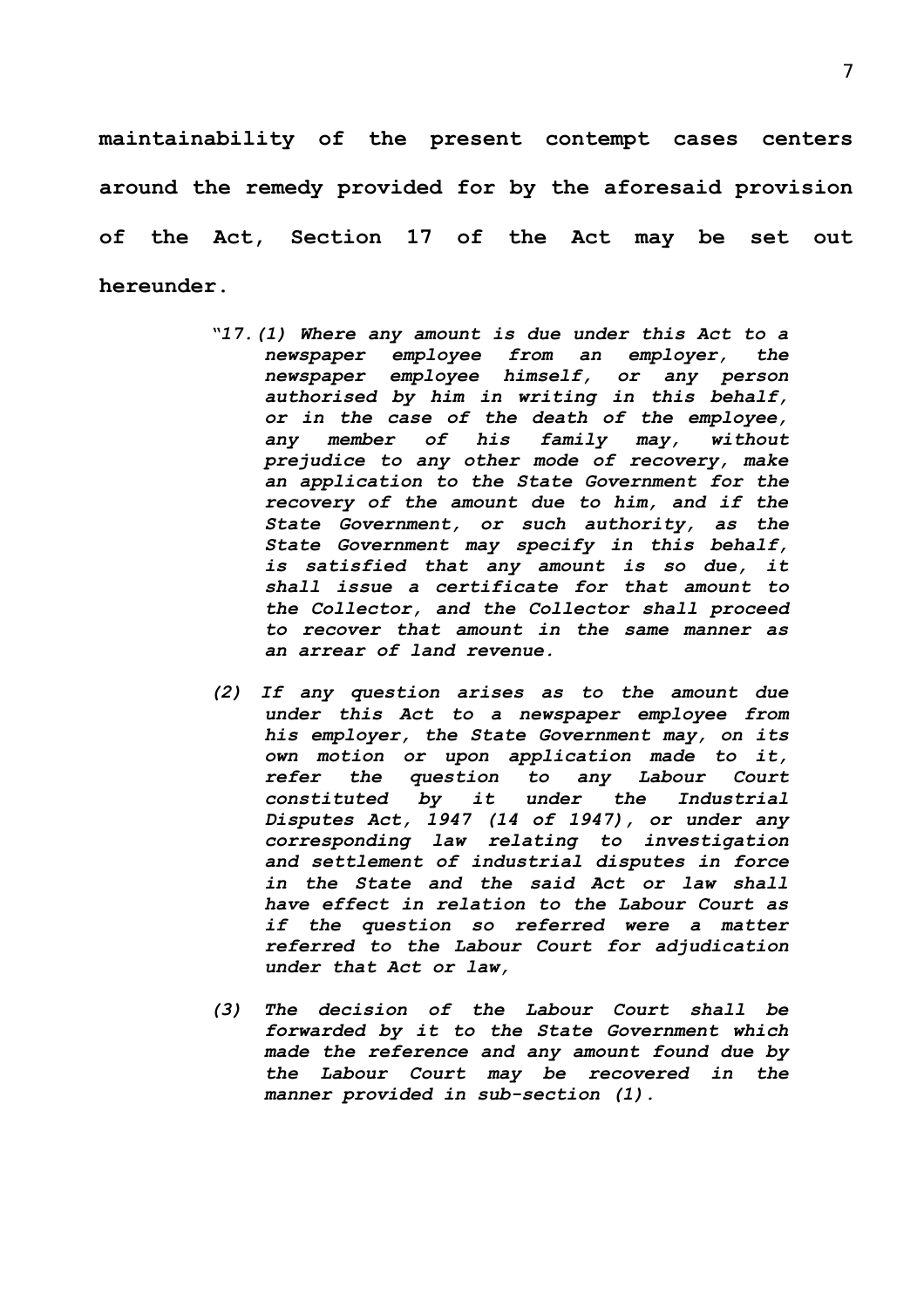**5. Section 17B of the Act provides for appointment of Inspectors to ensure compliance with the various provisions of the Act.**

**6. The Central Government in exercise of its powers under Sections 9 and 13C had constituted two Wage Boards on 24.05.2007 under the Chairmanship of one Dr. Justice Narayana Kurup (retired Acting Chief Justice of the High Court of Madras) to determine the wages to be paid to working journalists and non-journalist employees. As Justice Kurup resigned from the post of Chairman on 31.7.2008, Justice G.R. Majithia (retired Judge of the Bombay High Court) was appointed as Chairman of the two Wage Boards on 04.03.2009. The Wage Boards headed by Justice Majithia (hereinafter referred to as the "Majithia Wage Board") submitted its recommendations to the Central Government on 31.12.2010. The same were accepted by the Central Government on 25.10.2011 and a Notification to the said effect, under Section 12 of the Act, was published on 11.11.2011.**

**7. Even before the Government Notification under Section**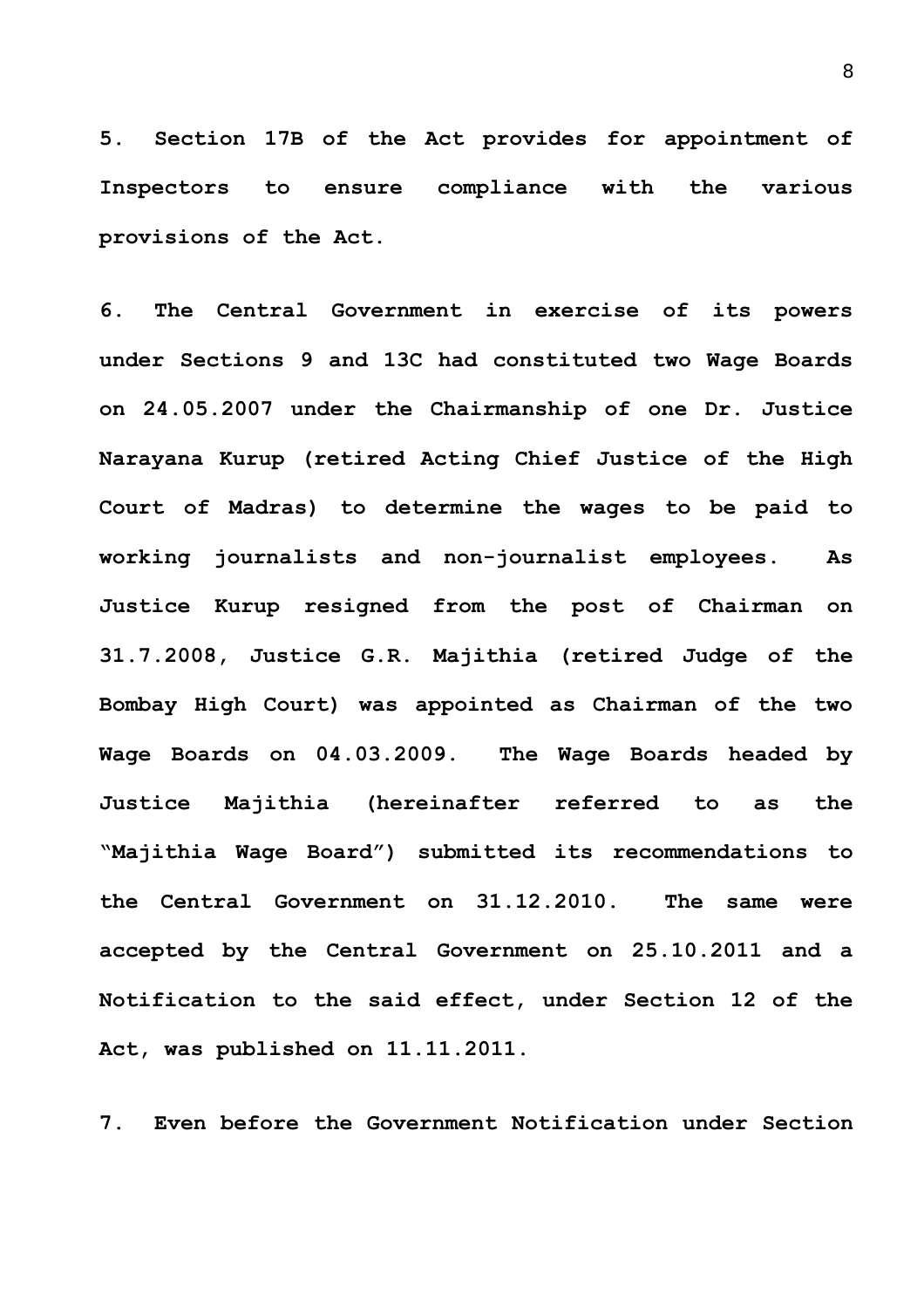**12 of the Act was published on 11.11.2011 various newspaper establishments affected by the Majithia Wage Board Award had challenged the recommendations of the Wage Board by filing writ petitions before this Court under Article 32 of the Constitution of India, the lead case being Writ Petition (C) No. 246 of 2011. During the pendency of the writ petitions the Notification dated 11.11.2011 under Section 12 of the Act came to be issued which was brought under challenge by amendments to the writ petitions.** 

**8. The challenge in the aforesaid writ petitions,** *inter alia,* **was on the basis that the Act including the amendment thereto made in the year 1974 was constitutionally invalid and further that the constitution of the Wage Boards was contrary to the statutory provisions contained in the Act. The procedure adopted by the Wage Boards in determining the wages of working journalists as well as non-journalist employees was erroneous and faulty requiring interference of the Court.**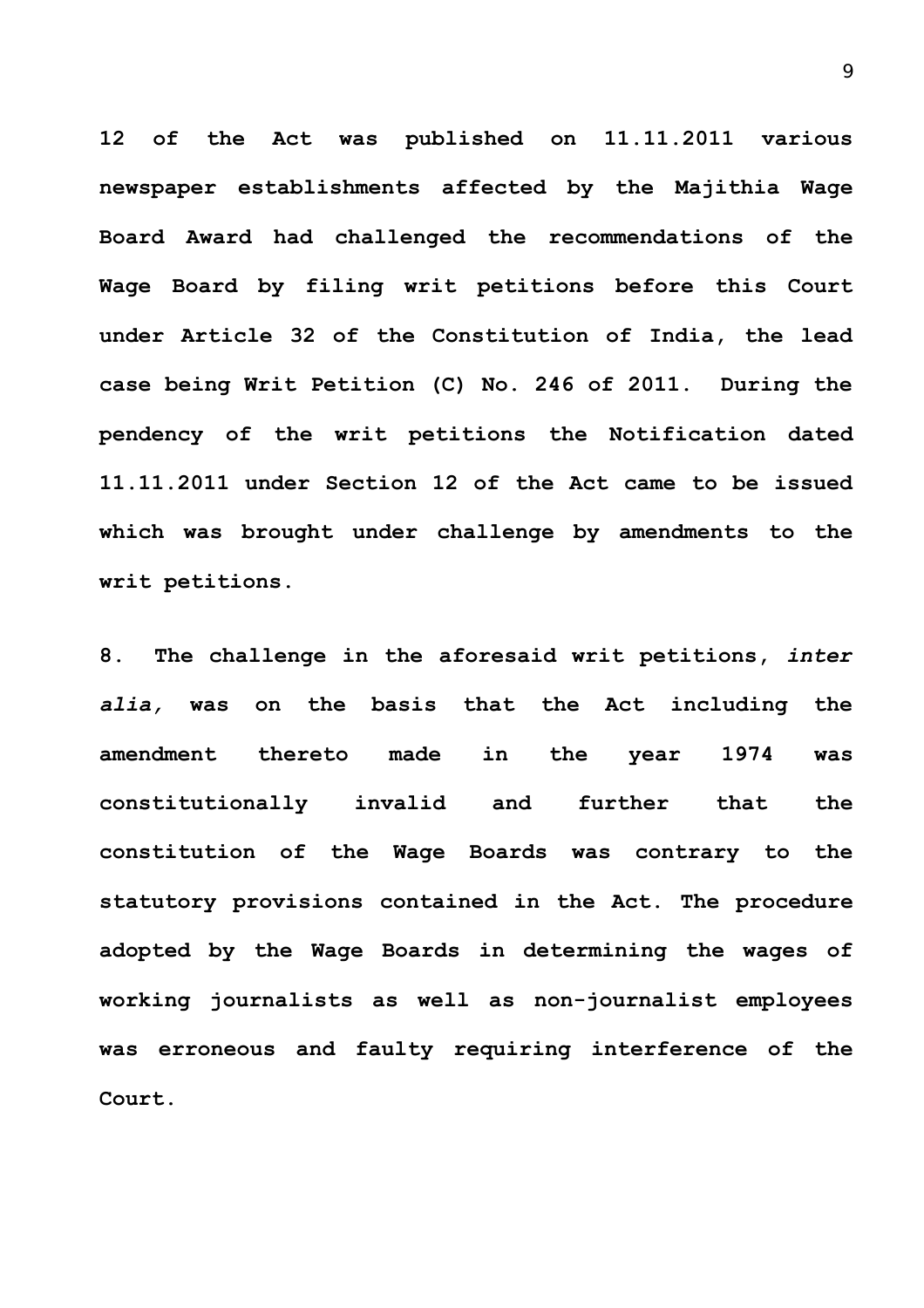**9. The aforesaid Writ petitions challenging the Wage Board recommendations as well as the Notification dated 11.11.2011 accepting the said recommendations were negatived by this Court by its judgment and order dated 07.02.2014. It will be necessary at this stage to summarize the following conclusions of the Court in its judgment dated 07.02.2014 while dismissing the writ petitions in question.**

*"(i) After having exhaustively gone through the record of proceedings and various written communications, we are fully satisfied that the Majithia Wage Board proceedings had been conducted and carried out in a legitimate approach and no decision of the Wage Board is perceived to having been taken unilaterally or arbitrarily. Rather all decisions were reached in a coherent manner in the presence of all the Wage Board members after having processed various statistics and we find no irregularity in the procedure adopted by the impugned Wage Boards.*

*(ii) After perusing the relevant documents, we are satisfied that comprehensive and detailed study has been carried out by the Wage Board by collecting all the relevant material information for the purpose of the Wage Revision. The recommendations are arrived at after weighing the pros and cons of various methods in the process and principles of the Wage Revision in the modern era. It cannot be held that the wage structure recommended by the Majithia Wage Board is unreasonable.*

*(iii) We have carefully scrutinized all the details. It is clear that the recommendations of the Sixth Central Pay Commission have not been blindly imported/relied upon by the Majithia Wage Board. The concept of 'variable pay' contained in the recommendations of the Sixth Central Pay Commission has been incorporated into the Wage Board recommendations only to ensure that the wages of the*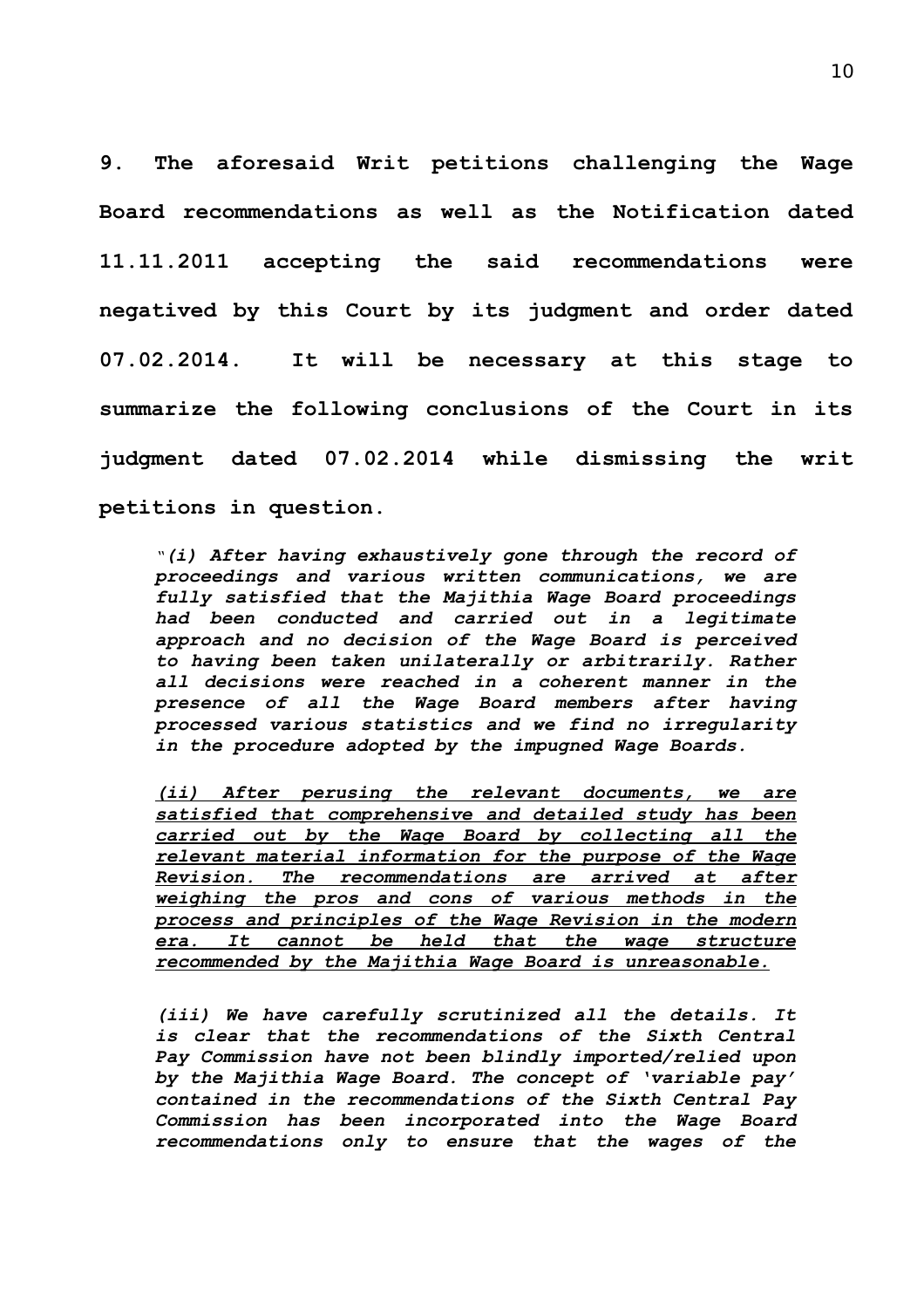*newspaper employees are at par with those employees working in other Government sectors. Such incorporation was made by the Majithia Wage Board after careful consideration, in order to ensure equitable treatment to employees of newspaper establishments, and it was well within its rights to do so.*

*(iv) Accordingly, we hold that the recommendations of the Wage Boards are valid in law, based on genuine and acceptable considerations and there is no valid ground for interference under Article 32 of the Constitution of India. Consequently, all the writ petitions are dismissed.*

*(v) In view of our conclusion and dismissal of all the writ petitions, the wages as revised/ determined shall be payable from 11.11.2011 when the Government of India has notified the recommendations of the Majithia Wage Boards. All the arrears up to March, 2014 shall be paid to all eligible persons in four equal installments within a period of one year from today and continue to pay the revised wages from April, 2014." (Underlining is ours)*

**10. A look at the Majithia Wage Board Award would indicate that the Wage Board had classified newspaper establishments in different categories based on the average gross revenue of the establishments for the preceding three accounting years, i.e., 2007-08, 2008-09, 2009-10. Eight categories of newspaper establishments, based on the average gross revenue, were worked out and the working as well as non-working journalist employees were classified into different categories. The**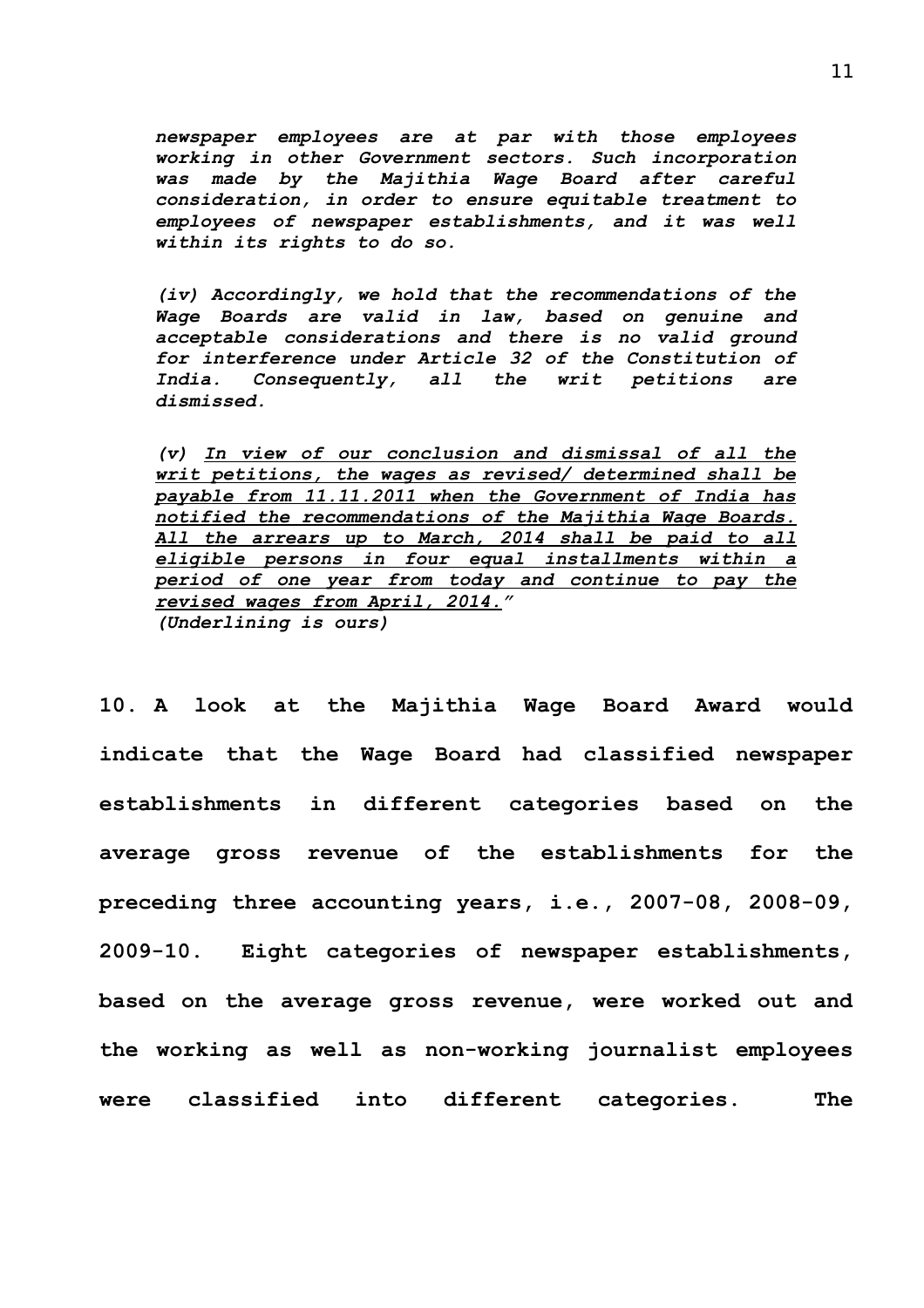**recommendations were not only with regard to revised scale of wages and "variable pay" but also in respect of revised rates of dearness allowance, house rent allowance, transport allowance, hill area allowance (hardship allowance) etc.** 

**11. At this stage Clause 20(j) of the Majithia Wage Board Award, which is one of the core areas of controversy in the present proceedings, may be specifically noticed.**

> *"20(j) The revised pay scales shall become applicable to all employees with effect from the 1st of July, 2010. However, if an employee within three weeks from the date of publication of the Government Notification under Section 12 of the Act enforcing these recommendations exercises his option for retaining his existing pay scale and 'existing emoluments', he shall be entitled to retain his existing scale and such emoluments."*

**12. The Majithia Wage Board Award also specified that establishments which suffered heavy cash losses consequently in three preceding accounting years shall be exempt from payment of arrears, which is clear from Clause 21 of the Award extracted below.**

> *"21. The arrears payable from the date of enforcement of the Award, if any, as a result of retrospective implementation, shall be paid in three equal installments after every six months from the date of enforcement of the Award and the first installment shall be paid within three*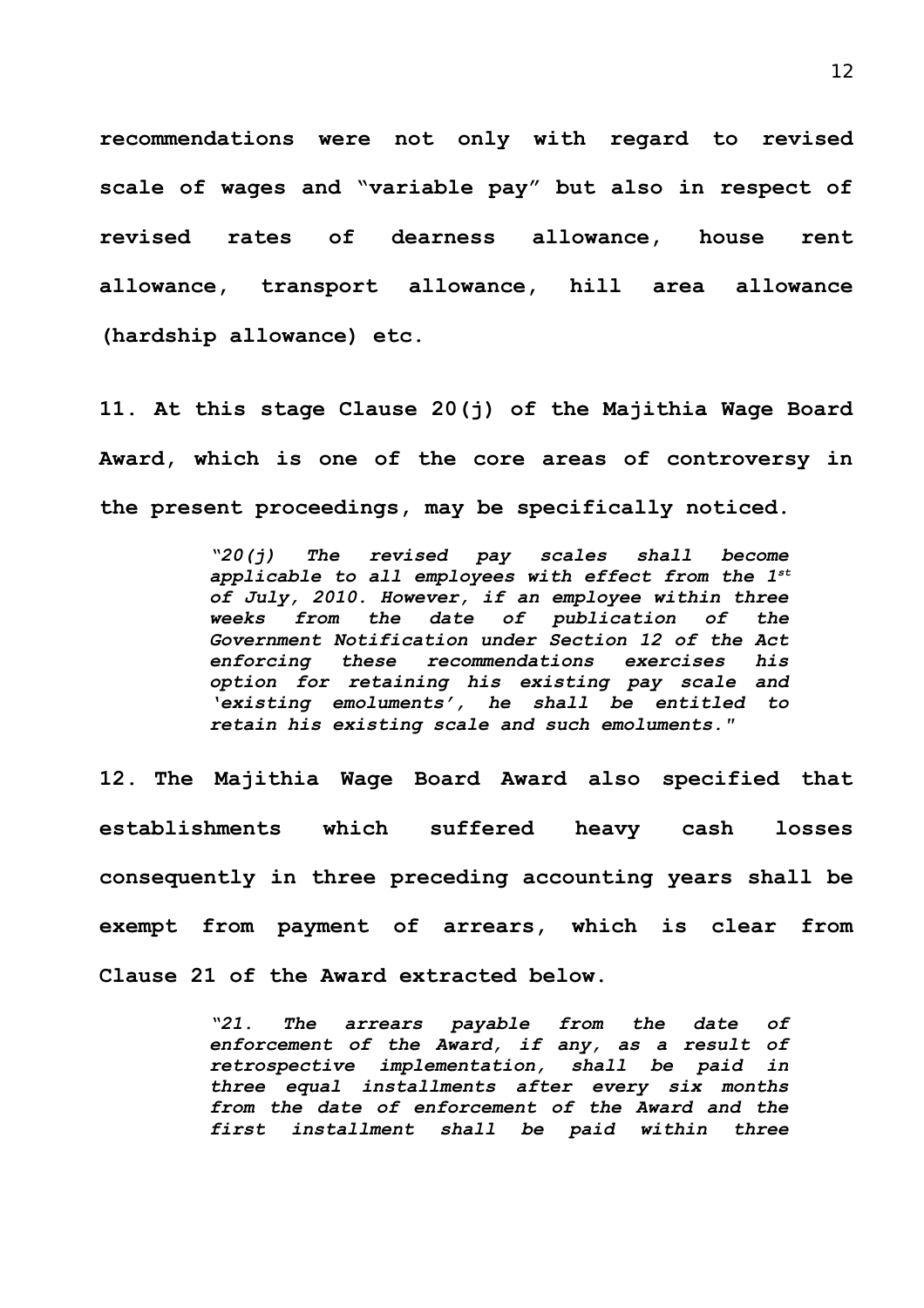#### *months;*

*Provided that the newspaper establishments, who suffered heavy cash losses consequently in three accounting years preceding the date of implementation of the Awards, shall be exempt from payment of any arrears. However, these newspaper establishments would be required to fix salaries or wages of their employees on notional basis in the revised scales of pay with effect from the date of implementation of the Awards, i.e., the 1st July, 2010."*

**13. Alleging that wages and allowances as per the Award of the Majithia Wage Board, duly approved and notified by the Central Government, have not been paid, the present contempt petitions (numbering 83) have been filed.** 

**Three(3) writ petitions under Article 32 of the Constitution, i.e., Writ Petition Nos. 998 of 2016, 148 of 2017 and 299 of 2017 have also been filed alleging arbitrary transfer and termination/retrenchment of the concerned journalists and employees, who claim to have demanded due implementation of the Majithia Wage Board Award. The above is the subject matter of consideration in the present group of cases.**

**14. Considering the issues involved and the large number of contempt petitions that had been brought to this**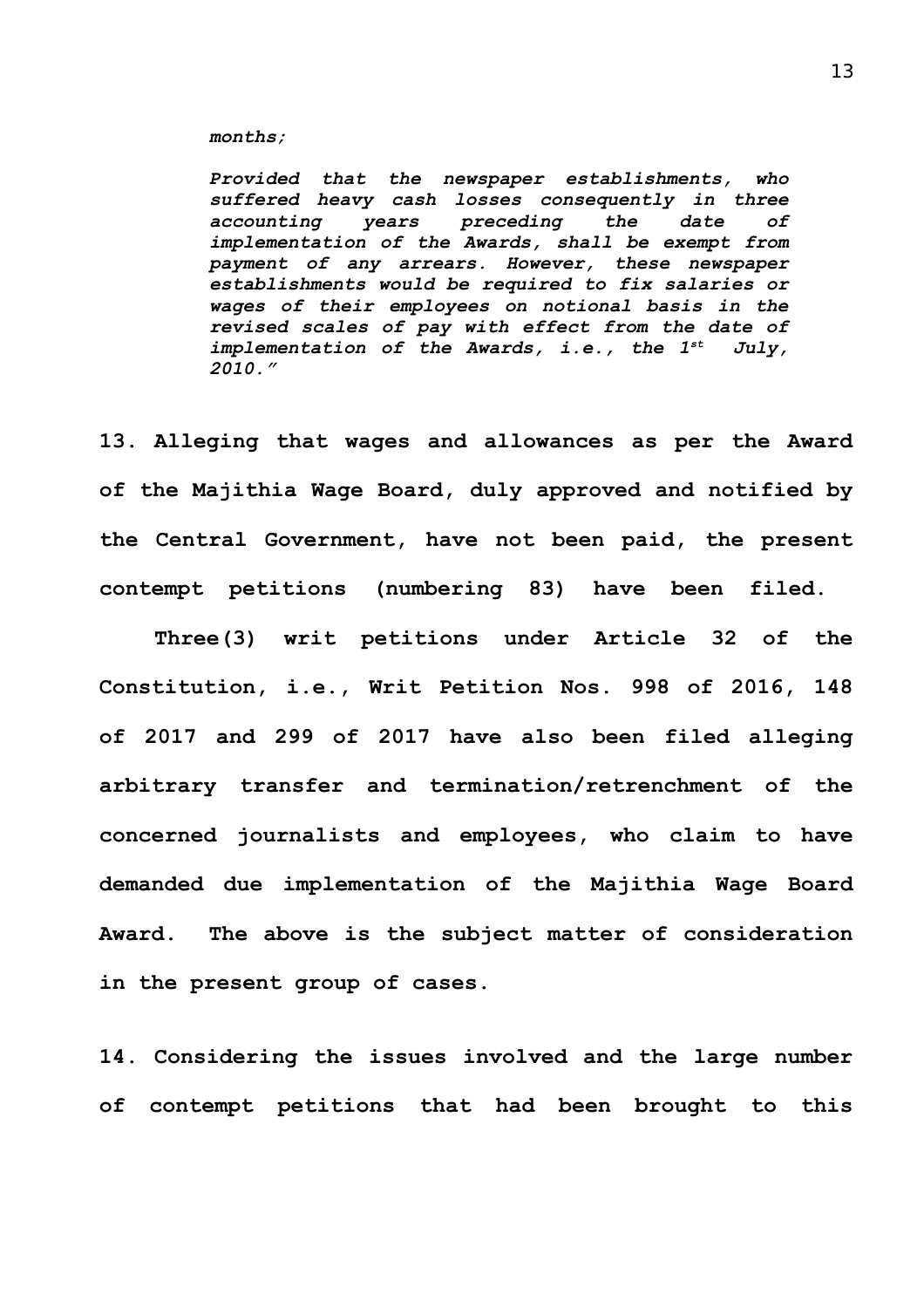**Court, different orders have been pronounced by this Court from time to time to effectively resolve the issues. Orders dated 28.4.2015, 14.3.2016 and 8.11.2016 which are extracted below would require a specific notice and mention.**

# **Order dated 28th of April, 2015:**

*"All the State Governments acting through their respective Chief Secretaries shall, within four weeks from today, appoint Inspectors under Section 17-B of the Working Journalists and Other Newspaper Employees (Conditions of Service) and Miscellaneous Provisions Act, 1955 to determine as to whether the dues and entitlements of all categories of Newspaper Employees, including Journalists under the Majithia Wage Board Award, has been implemented in accordance with the terms thereof. The inspectors appointed by the State Government will naturally exercise their powers as provided under the Act and shall submit their report to this Court through the Labour Commissioners of each State indicating the precise findings on the issue indicated above." (Emphasis is supplied by us)*

# **Order dated 14th of March, 2016:**

*"We have also taken note of the various interlocutory applications that have been filed alleging wrongful termination of services and fraudulent surrender of the rights under the Wage Board recommendations to avoid liabilities in terms of the order of the Court. As such complaints received till date is substantial in number, this Court is not in a position to individually examine each case. We, therefore, direct the Labour Commissioner of each of the States to look into all such grievances and on determination of the same file necessary reports before the Court which will also be so filed on or before 12th July, 2016. We grant liberty to each of the individual employees who have filed the interlocutory applications and*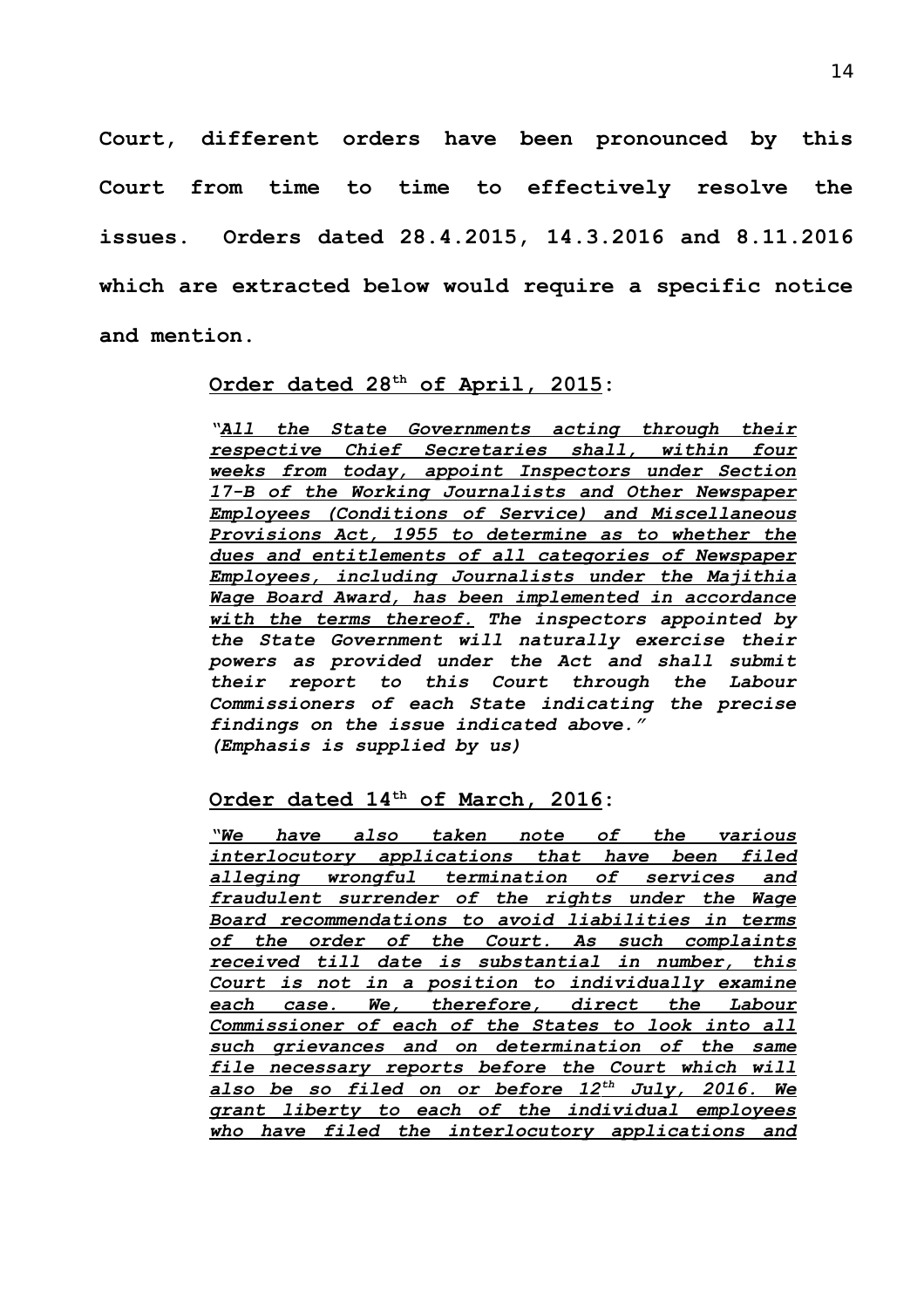*also such employees who are yet to approach this Court but have a grievance of the kind indicated above to move the Labour Commissioner of the State concerned in terms of the present order." (Emphasis is supplied by us)*

# **Order dated 08th of November, 2016:**

*"For reasons we do not consider necessary at present to record the exercise of monitoring the implementation of the Majithia Wage Board Recommendations on the basis of the reports called for from the Labour Commissioners of different States stand deferred to a later date. Instead, it would be prudent and in fact necessary to decide certain questions of law which now stand formulated and have been submitted to the Court by Shri Colin Gonsalves, learned senior counsel, at the request of the Court.*

*Once the legal formulations are considered and decided, further orders with regard to the mechanism to implement the Majithia Wage Board Recommendations will follow." (Emphasis is supplied by us)*

**15. On the basis of the aforesaid orders of the Court, several reports have been submitted by the Labour Commissioners of different States indicating the position with regard to the implementation of the Majithia Wage Board Award. The said Reports indicate that in some of the States, some establishments have implemented the Award in full, whereas others have so implemented the same partially. In some cases no progress in the matter**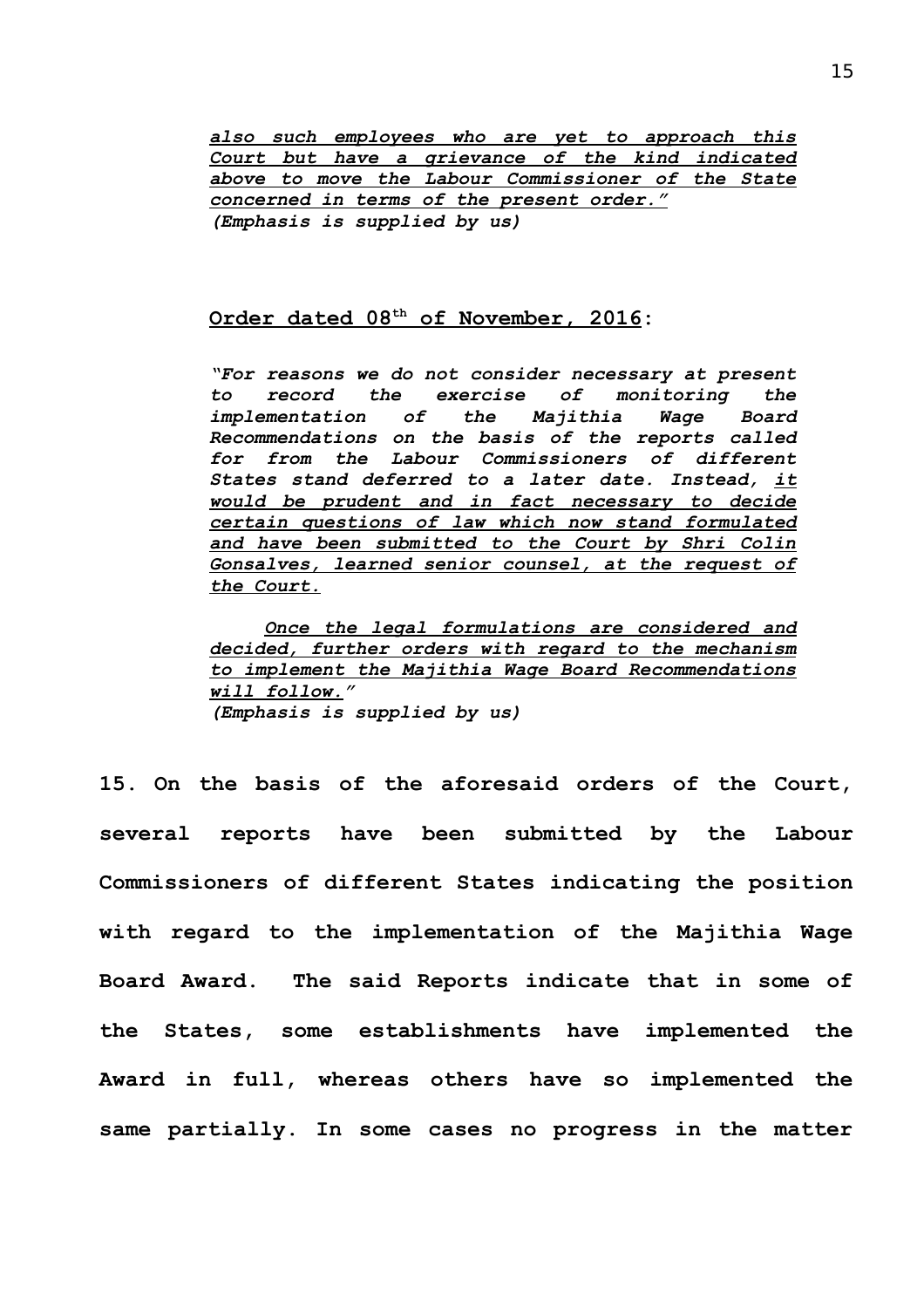**of implementation has been made at all. The reasons for non-implementation of the award or partial implementation, as may be, as evident from the reports of the Labour Commissioners can be identified to be four-fold which are indicated below.**

- **(1) As reported by the Labour Commissioners in some of the establishments, as per Clause 20(j) of the Majithia Award many employees have agreed to be governed by the wage structure which had existed before the Majithia Wage Board recommendations were accepted and notified by the Central Government. The issue of authenticity and the voluntariness of such undertakings, allegedly submitted by the employees, is also highlighted in the reports of the Labour Commissioner indicating that the same are being subjected to the adjudicatory process under the provisions of Section 17 (quoted above) of the Act.**
- **(2) The terms of the Majithia Wage Board Award are required to be implemented by the newspaper establishments only for regular employees and not**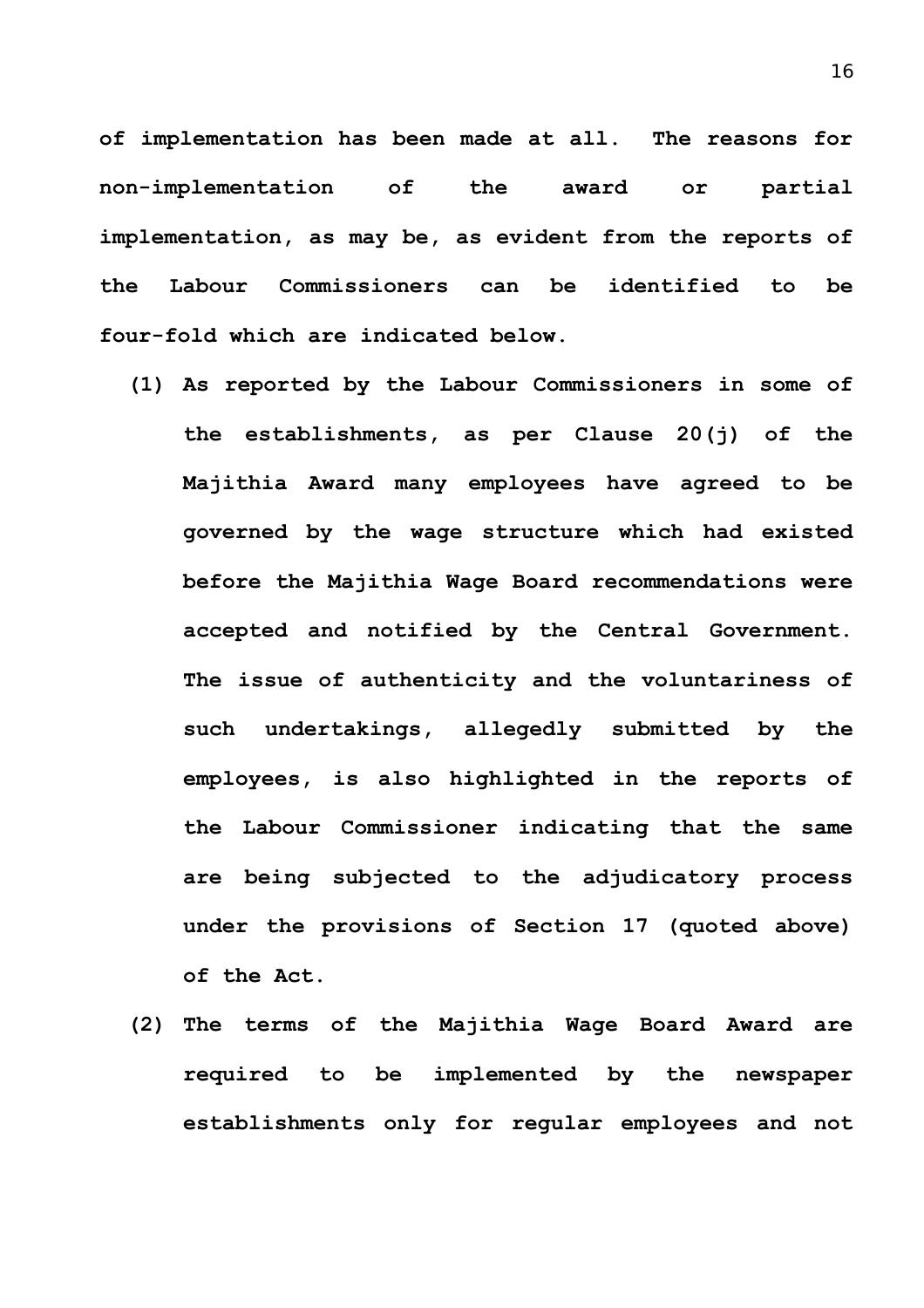**for contractual employees.**

- **(3) The element of "variable pay" recommended by the Majithia Wage Board and accepted by the Central Government are not required to be taken into account for the purpose of calculating other allowances like Dearness Allowance etc.**
- **(4) As per the reports of the Labour Commissioners submitted to this Court a large number of newspaper establishments have expressed their inability to pay the arrears in view of serious financial constraints.**

**16. The petitioners contend that the working journalists as well as the non-journalist employees are entitled to receive their wages as per the Majithia Wage Board Award once the recommendations have been accepted and notified by the Central Government under Section 12 of the Act. This, according to the contempt petitioners, flows from the provisions of Section 13 read with Section 16 of the Act under which provisions, the Wage Board recommendations, on being notified by the Central**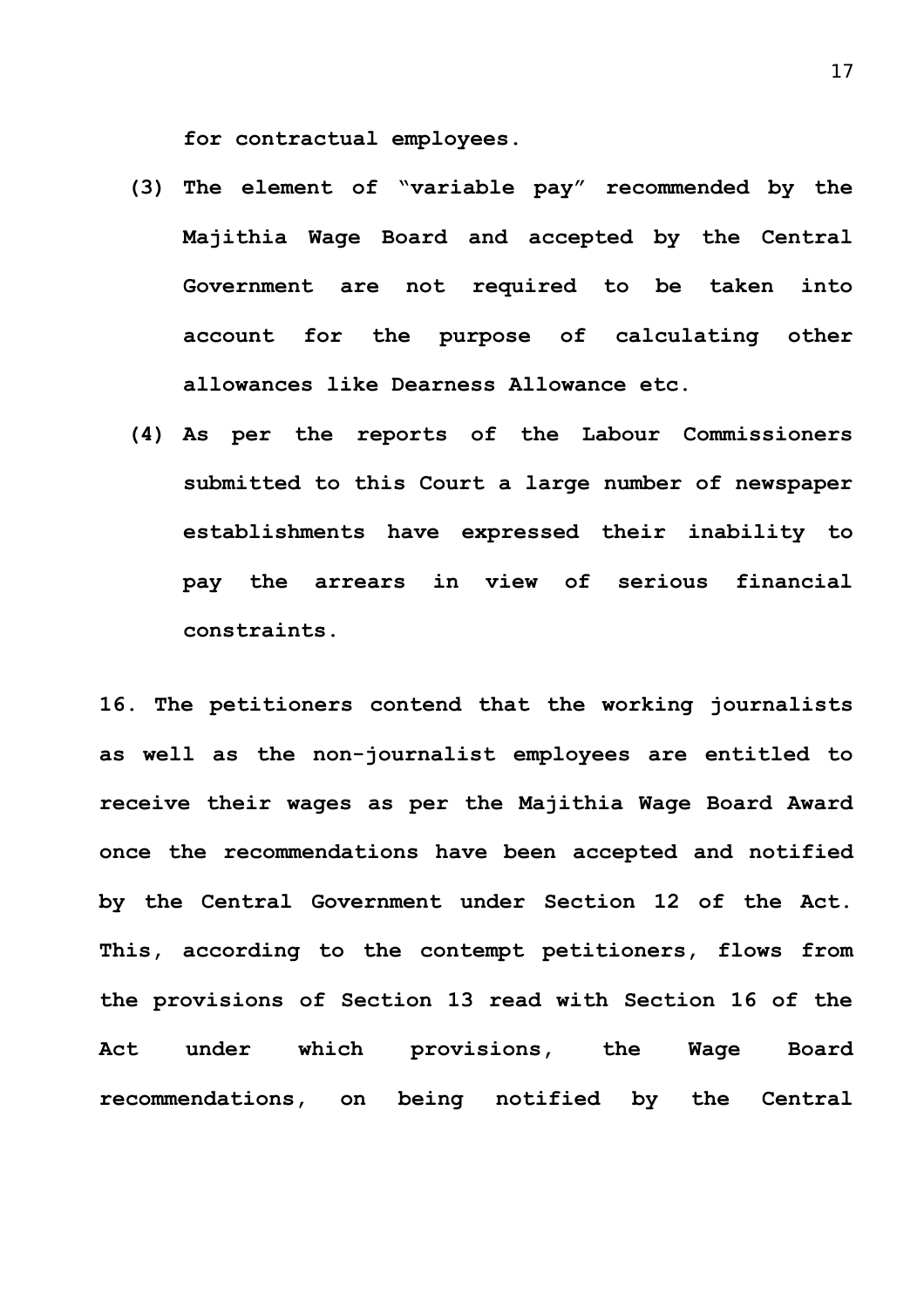**Government under Section 12 of the Act, supersedes all existing arrangements including specific contractual arrangements governing conditions of service of working and non-journalist employees. The wages recommended by the Wage Board, as approved and accepted by the Central Government, is guaranteed by the Act to the concerned working and non-journalist employees. The wages notified can be departed only to adopt more beneficial and favourable rates. It is, therefore, the contention of the contempt petitioners that any agreement or undertaking to be governed by the previous wage structure, which is less favourable than what has been recommended by the Majithia Wage Board, is** *non est* **in law. That apart, contentions had been raised that none of the said undertakings are voluntary and have been obtained under duress and under threat of transfer/termination. The contempt petitioners, therefore, urge that the Majithia Wage Board Award to the above extent may be clarified by this Court.**

**17. Insofar as variable pay, contractual employees, and**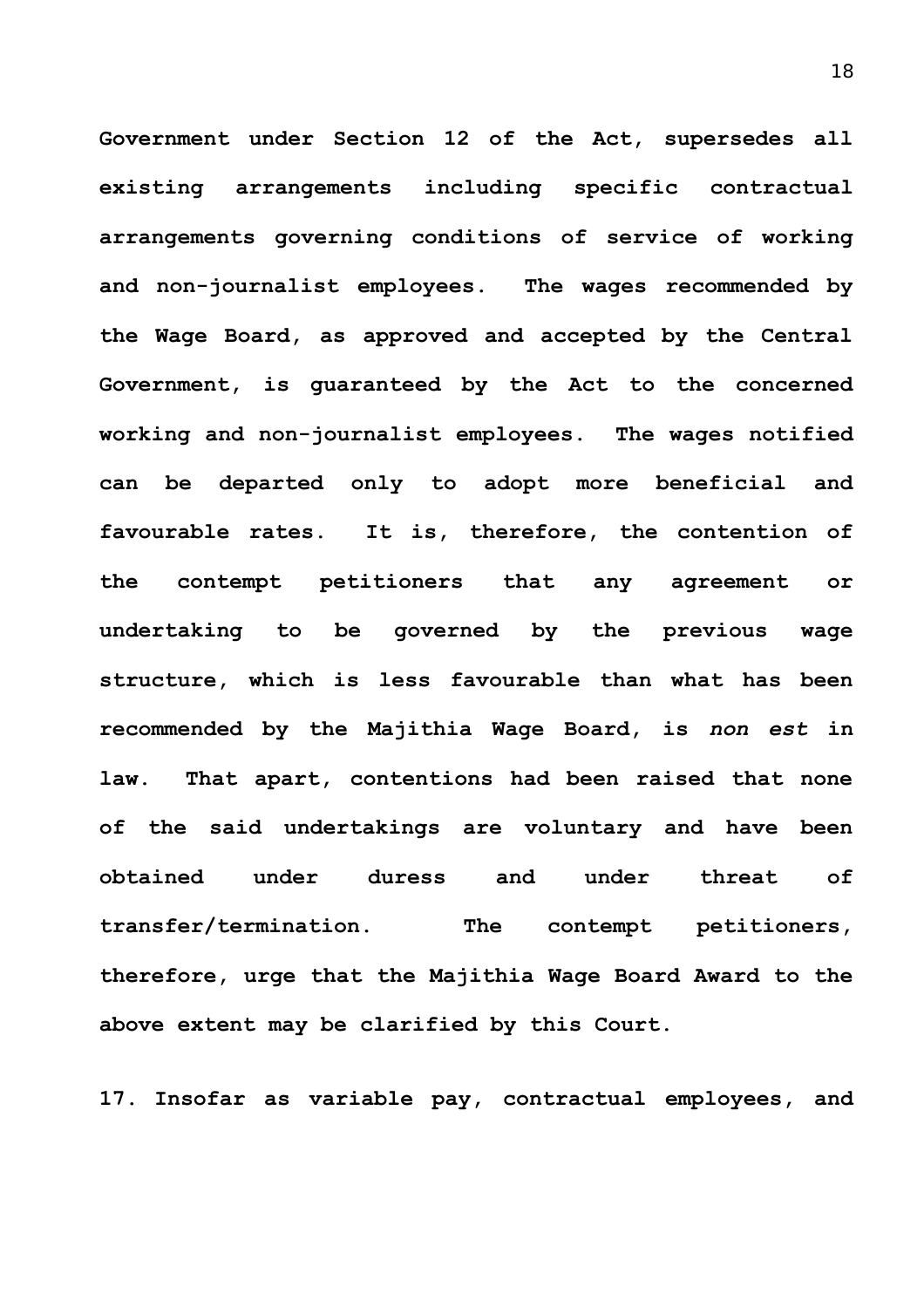**financial capacity is concerned, it is the case of the contempt petitioners that all the above matters have been exhaustively dealt with by the Majithia Wage Board. The recommendations thereof having been accepted by the Central Government there is no scope for any further debate or controversy on the said score. The Wage Board recommendations, as approved and notified, would apply to all categories of employees, including contractual employees, who would also be entitled to variable pay and computation of all allowances by inclusion of variable pay. All employers are also obliged to pay the arrears from the stipulated date unless an establishment has suffered "heavy cash losses" in the three preceding accounting years preceding the date of implementation of the Award which is to be distinguished from mere financial difficulties, as may be projected by an employer.**

**18. Opposing the contempt petitions and on behalf of the newspaper establishments it is contended that the four issues, urged on behalf of the contempt petitioners,**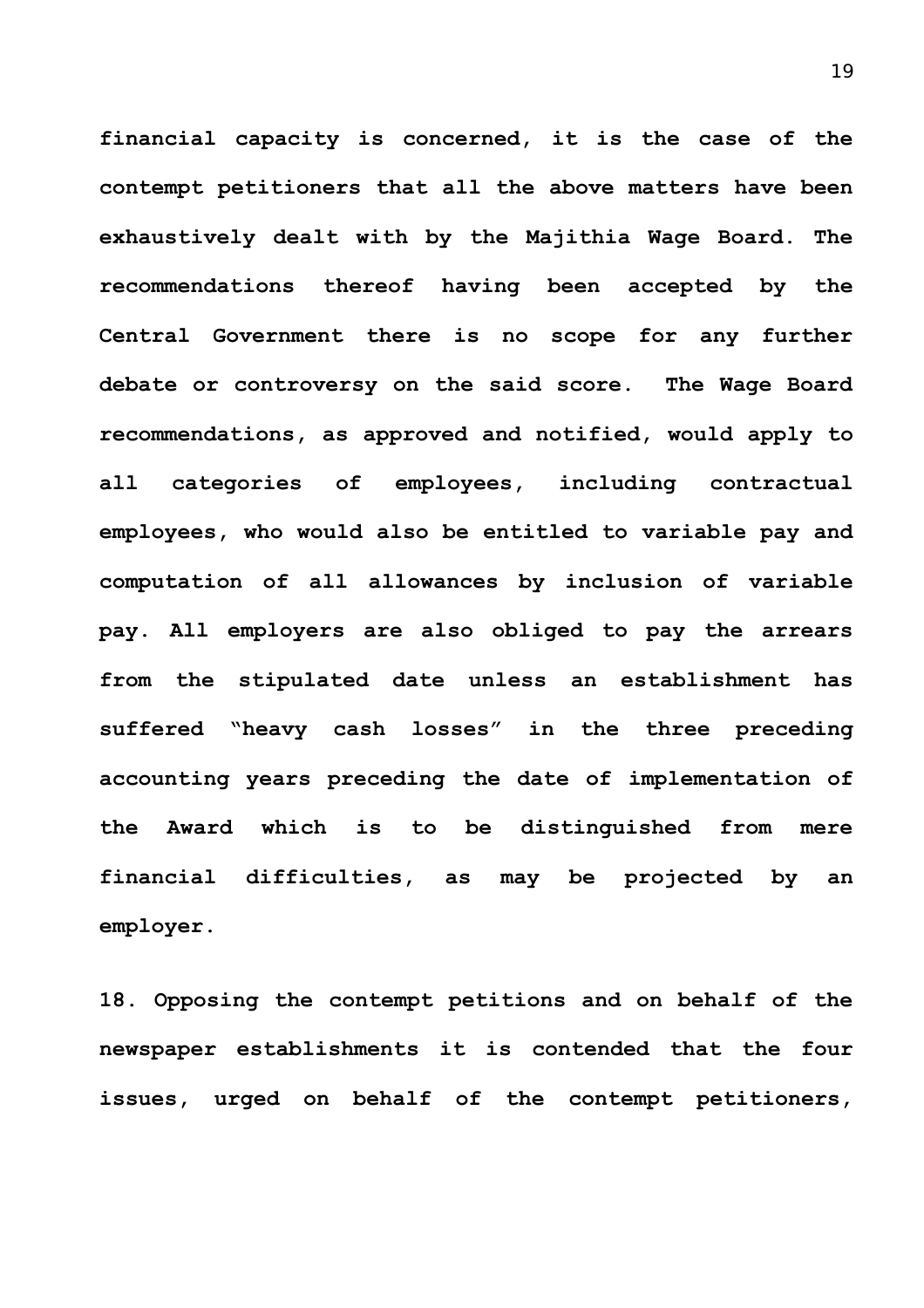**identified above, have not been, in any manner, dealt with in the main judgment dated 07.02.2014 passed in Writ Petition No. 246 of 2011. It is, therefore, submitted that in the exercise of contempt jurisdiction, the judgment dated 07.02.2014 passed in the main writ petition cannot be amplified, clarified or "added to" so as to bring the alleged non-compliance within the four corners of limited contempt jurisdiction. As the four issues, crystallized above, does not form part of the judgment dated 07.02.2014 passed in Writ Petition No. 246 of 2011, it cannot be urged that any of the newspaper establishments are guilty of commission of contempt for allegedly violating or flouting the said terms/requirements which are now sought to be attributed to be a part of the Majithia Wage Board Award and hence contended to be a part of the judgment dated 07.02.2014 passed in Writ Petition NO. 246 of 2011 in respect of which disobedience is alleged.**

**19. The contours of power of the Court so far as commission of civil contempt is concerned have been**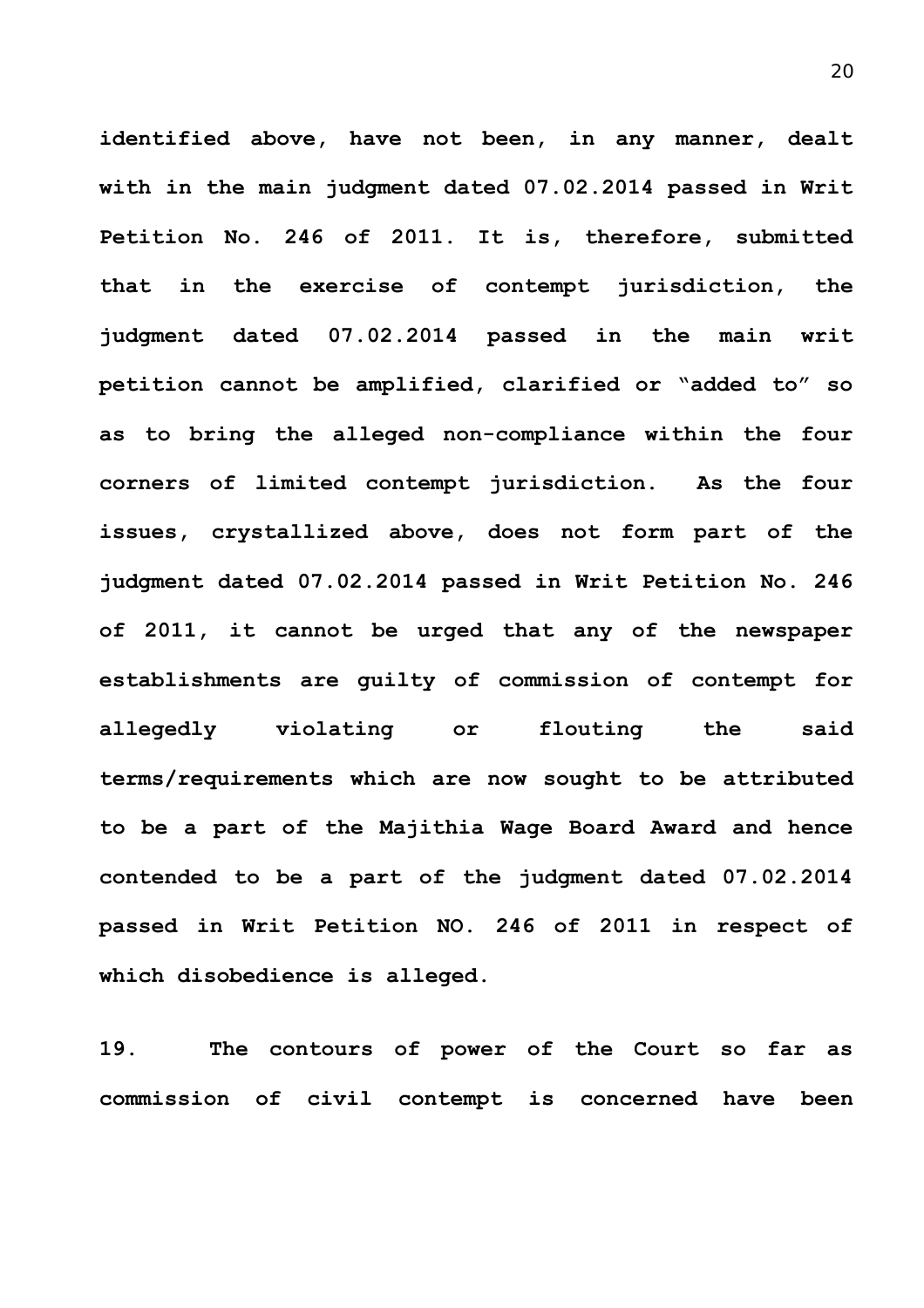**elaborated upon in a number of pronouncements of this Court. Illustratively, reference may be made to the following observations in the case of** *Kapildeo Prasad Sah* **vs.** *State of Bihar[1](#page-20-0).*

> *"For holding the respondents to have committed contempt, civil contempt at that, it has to be shown that there has been wilful disobedience of the judgment or order of the Court. Power to punish for contempt is to be resorted to when there is clear violation of the Court's order. Since notice of contempt and punishment for contempt is of far reaching consequence and these powers should be invoked only when a clear case of wilful disobedience of the court's order has been made out.Whether disobedience is wilful in a particular case depends on the facts and circumstances of that case. Judicial orders are to be properly understood and complied with. Even negligence and carelessness can amount to disobedience particularly when the attention of the person is drawn to the Court's orders and its implication.*

> *Jurisdiction to punish for contempt exists to provide ultimate sanction against the person who refuses to comply with the order of the court or disregards the order continuously.*

> *No person can defy the Court's order. Wilful would exclude casual, accidental, bona fide or unintentional acts or genuine inability to comply with the terms of the order. A petitioner who complains breach of Court's order must allege deliberate or contumacious disobedience of the Court's order." (Emphasis is supplied by us)*

**20. Similar is the view expressed by this Court in**

*…… …… …… …… …… …… …… ……*

*…… …… …… …… …… …… …… ……*

<span id="page-20-0"></span><sup>1</sup> (1999) 7 SCC 569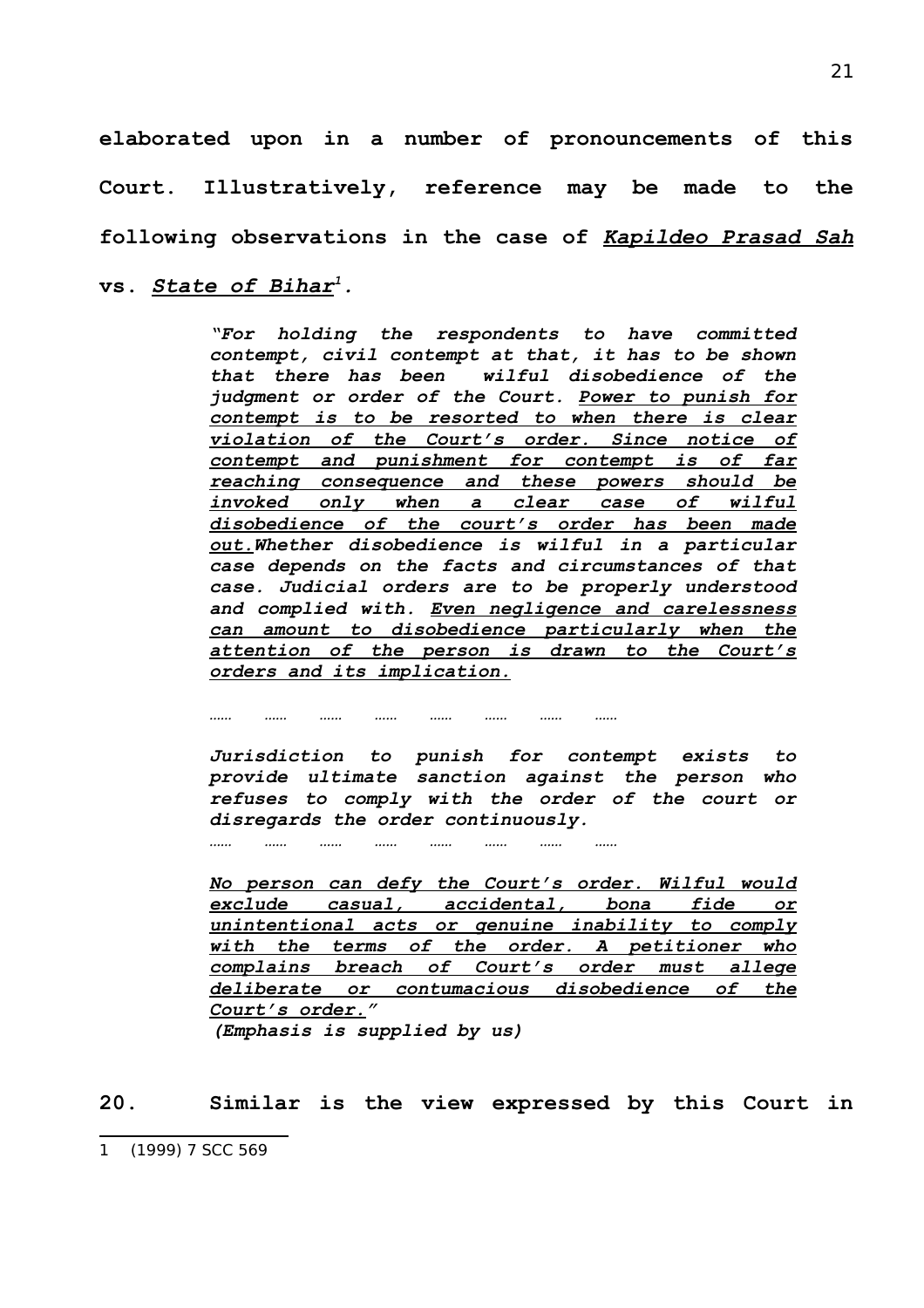*Ashok Paper Kamgar Union* **vs.** *Dharam Godha[2](#page-21-0)***,** *Anil Kumar Shahi* **vs.** *Professor Ram Sevak Yadav[3](#page-21-1), Jhareswar Prasad Paul* **vs.** *Tarak Nath Ganguly[4](#page-21-2)***,** *Union of India* **vs.** *Subedar Devassy PV[5](#page-21-3)***,** *Bihar Finance Service House Construction Co-operative Society Ltd.* **vs.** *Gautam Goswami[6](#page-21-4)* **and** *Chhotu Ram* **vs.** *Urvashi Gulati[7](#page-21-5)***. In view of the consistency in the opinions rendered therein, it will not be necessary to burden this order by any detailed reference to what has been held in the above cases except to reiterate that the standard of proof required to hold a person guilty of contempt would be the same as in a criminal proceeding and the breach alleged shall have to be established beyond all reasonable doubt [***Chhotu Ram* **vs.** *Urvashi Gulati* **(supra)]. More recent in point of time is the view expressed by this Court in** *Noor Saba* **vs.** *Anoop Mishra[8](#page-21-6)* **wherein the scope of the contempt power in case of a breach of a Court's order has been dealt with in paragraph 14 of the report in the following manner -** 

- <span id="page-21-1"></span>3 (2008) 14 SCC 115
- <span id="page-21-2"></span>4 (2002) 5 SCC 352
- <span id="page-21-3"></span>5 (2006) 1 SCC 613
- <span id="page-21-4"></span>6 (2008) 5 SCC 339

<span id="page-21-0"></span><sup>2</sup> (2003) 11 SCC, 1

<span id="page-21-5"></span><sup>7</sup> (2001) 7 SCC 530

<span id="page-21-6"></span><sup>8</sup> (2013) 10 SCC 248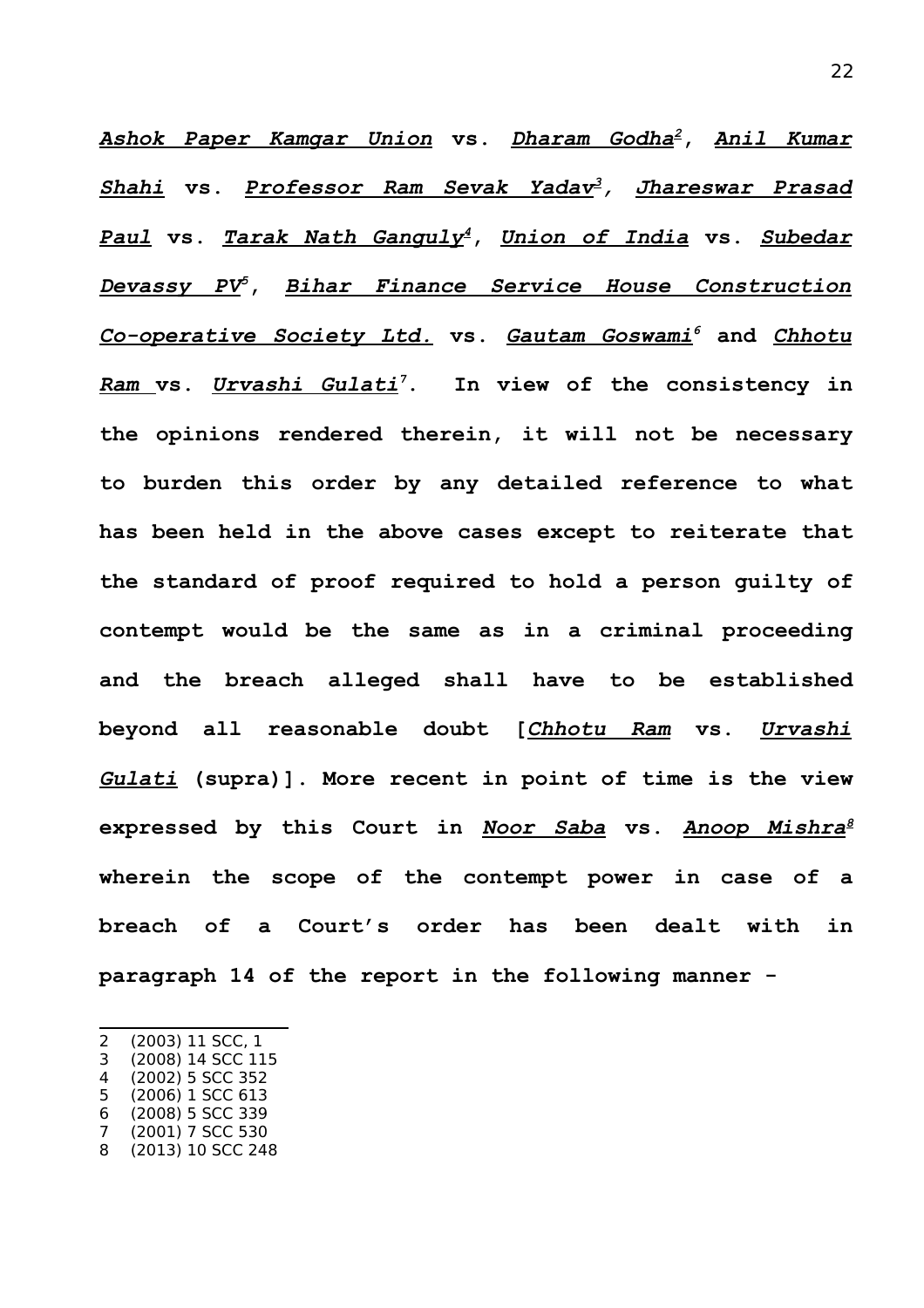*"To hold the respondents or anyone of them liable for contempt this Court has to arrive at a conclusion that the respondents have wilfully disobeyed the order of the Court. The exercise of contempt jurisdiction is summary in nature and an adjudication of the liability of the alleged contemnor for wilful disobedience of the Court is normally made on admitted and undisputed facts. In the present case not only there has been a shift in the stand of the petitioner with regard to the basic facts on which commission of contempt has been alleged even the said new/altered facts do not permit an adjudication in consonance with the established principles of exercise of contempt jurisdiction so as to enable the Court to come to a conclusion that any of the respondents have wilfully disobeyed the order of this Court …." (Emphasis is supplied by us)*

**21. Similarly, in** *Sudhir Vasudeva* **vs.** *George Ravishekaran[9](#page-22-0)* **the issue has been dealt with in a manner which may be of relevance to the present case. Para 19 of the report is as follows.**

> <span id="page-22-0"></span>*"The power vested in the High Courts as well as this Court to punish for contempt is a special and rare power available both under the Constitution as well as the Contempt of Courts Act of 1971. It is a drastic power which, if misdirected, could even curb the liberty of the individual charged with commission of contempt. The very nature of the power casts a sacred duty in the Courts to exercise the same with the greatest of care and caution. This is also necessary as, more often than not, adjudication of a contempt plea involves a process of self-determination of the sweep, meaning and effect of the order in respect of which disobedience is alleged. The Courts must not, therefore, travel beyond the four corners of the order which is*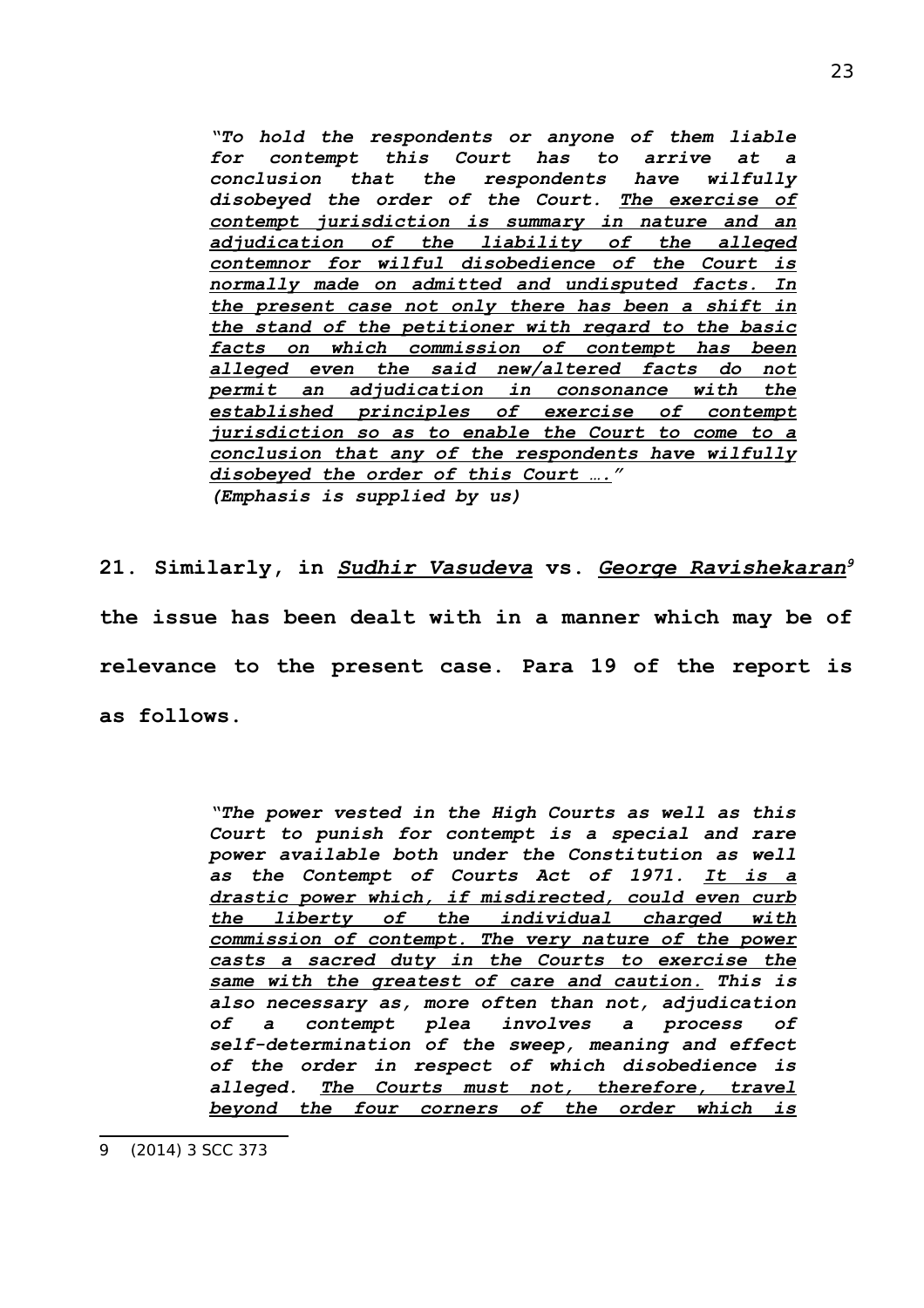*alleged to have been flouted or enter into questions that have not been dealt with or decided in the judgment or the order violation of which is alleged. Only such directions which are explicit in a judgment or order or are plainly self-evident ought to be taken into account for the purpose of consideration as to whether there has been any disobedience or wilful violation of the same. Decided issues cannot be reopened; nor can the plea of equities be considered. The Courts must also ensure that while considering a contempt plea the power available to the Court in other corrective jurisdictions like review or appeal is not trenched upon. No order or direction supplemental to what has been already expressed should be issued by the Court while exercising jurisdiction in the domain of the contempt law; such an exercise is more appropriate in other jurisdictions vested in the Court, as noticed above." (Emphasis is supplied by us)*

**22. From the stand adopted by the newspaper establishments in the various counter affidavits filed; from the statements made in the reports submitted by the Labour Commissioners of different States from time to time; and also from the written arguments filed and the oral submissions advanced it is clear that part implementation/non-implementation of the Majithia Wage Board Award by the concerned newspaper establishments is on account of what the said establishments have perceived to be the scope and ambit of the Majthia Wage Board Award as approved and notified by the Central Government, the**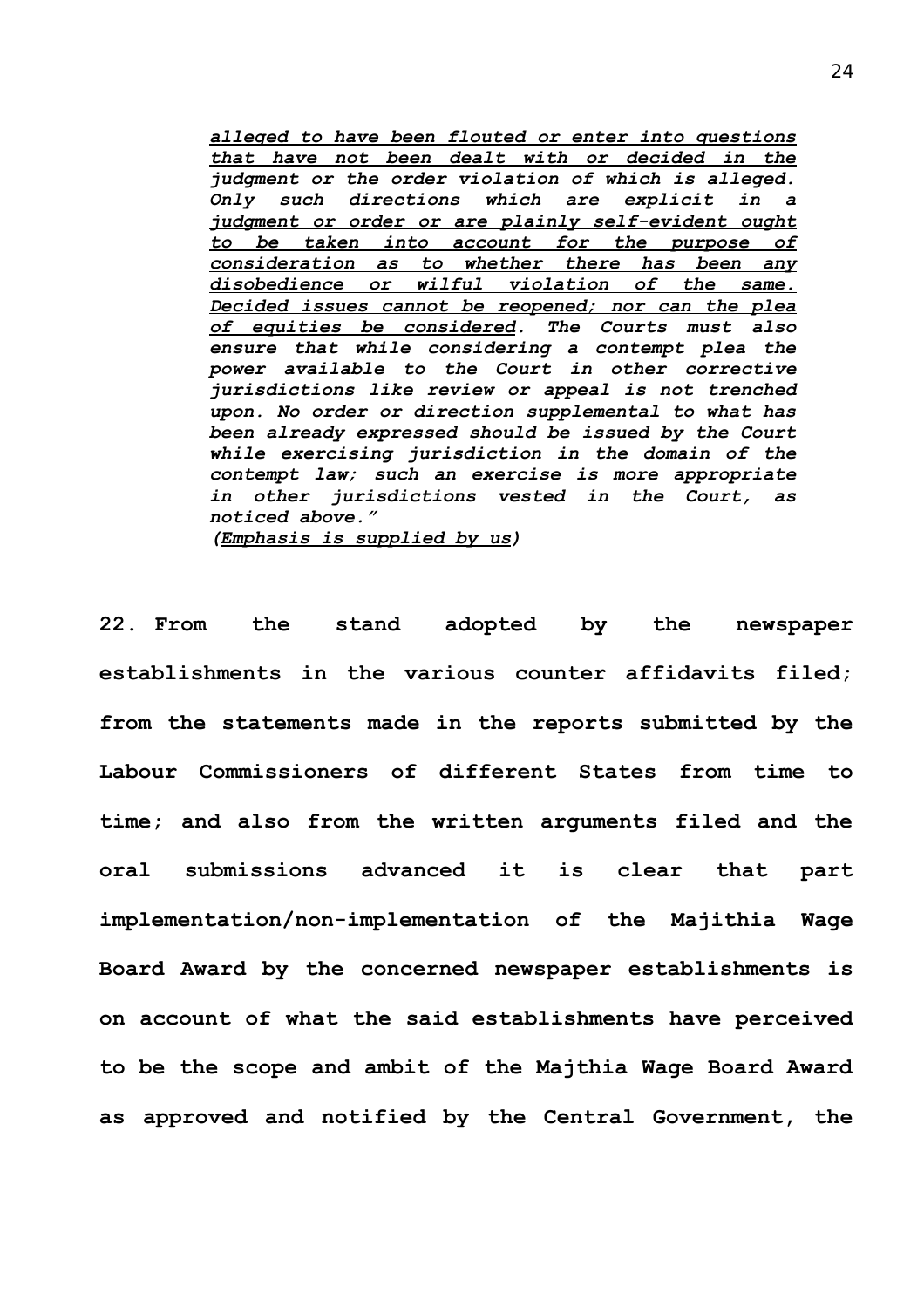**challenge to which has been dismissed by this Court by judgment dated 07.02.2014 passed in Writ Petition No. 246 of 2011. The stand taken for what is alleged to be non-implementation or partial implementation of the Award, as may be, having clearly stemmed from the understanding of the Award of the concerned newspaper establishments in a particular manner, it is our considered view that the said establishments cannot be held to have wilfully disobeyed the judgment of this Court dated 07.02.2014 passed in Writ Petition No. 246 of 2011. At best, the default alleged has taken place on account of a wrong understanding of the Award as upheld by this Court. This would not amount to wilful default so as to attract the liability of civil contempt as defined under Section 2(b) of the Contempt of Courts Act, 1971. The default alleged though is unmistakably evident to us, in the absence of any wilful or deliberate intention to commit the same cannot make any of the newspaper establishments liable for contempt. On the other hand, they are entitled to one more opportunity to implement the Award in its proper spirit and effect in**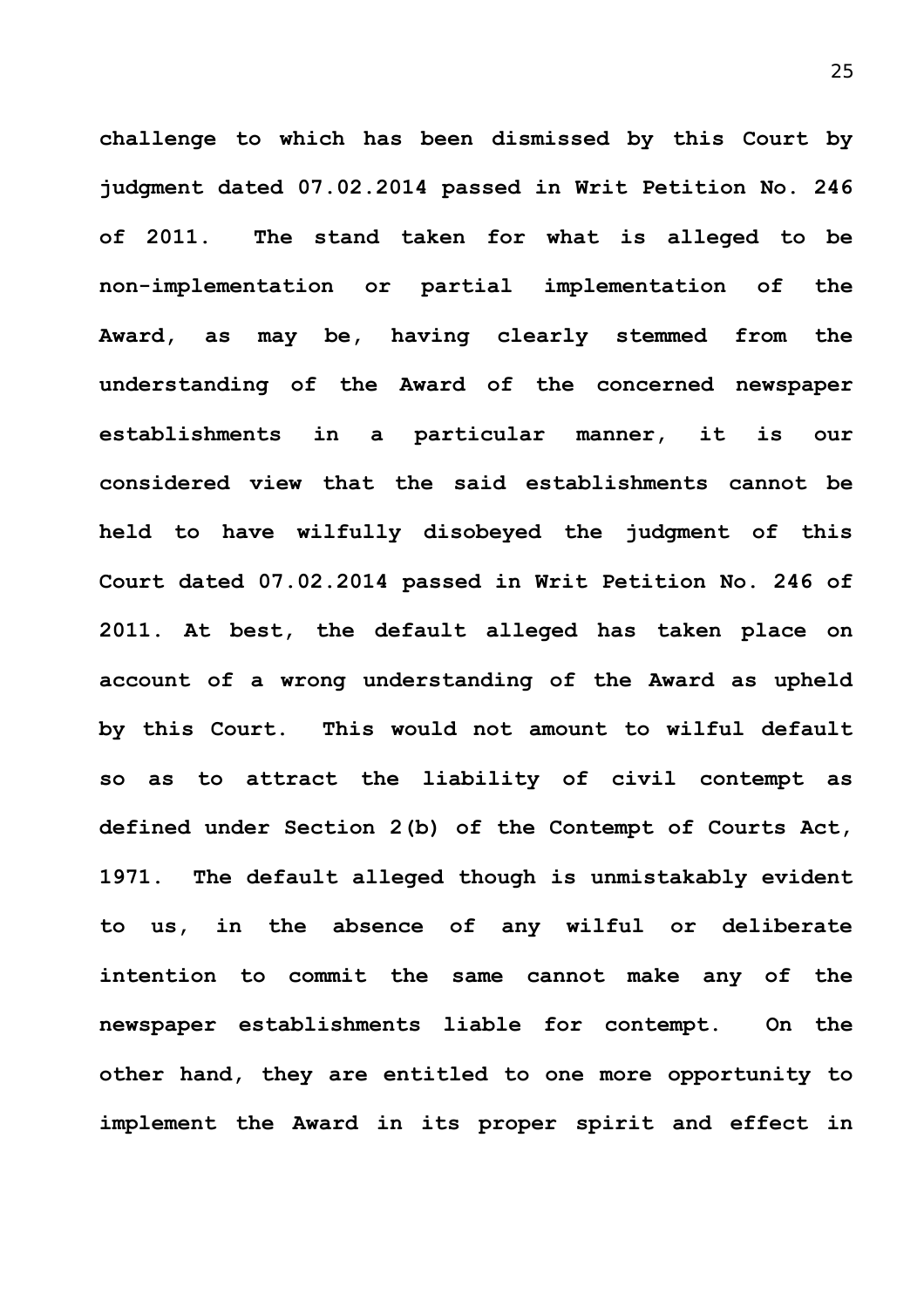**the light of what we now propose to say.**

**23. The Majithia Wage Board Award has been approved by this Court by its judgment dated 07.02.2014 passed in Writ Petition No. 246 of 2011. The Award, therefore, has to be implemented in full. While it is correct that issues concerning, (i) Clause 20(j); (ii) whether the award applies to contractual employees; (iii) whether it includes variable pay and (iv) the extent of financial erosion that would justify withholding of payment of arrears has not been specifically dealt with either in the Award or in the judgment of this Court, there can be no manner of doubt that a reiteration of the scope and ambit of the terms of the Award would necessarily be called for and justified. This is what we propose to do hereinafter so as to ensure due and full compliance with the order(s) of the Court.** 

**24. Insofar as the highly contentious issue of Clause 20(j) of the Award read with the provisions of the Act is concerned it is clear that what the Act guarantees to**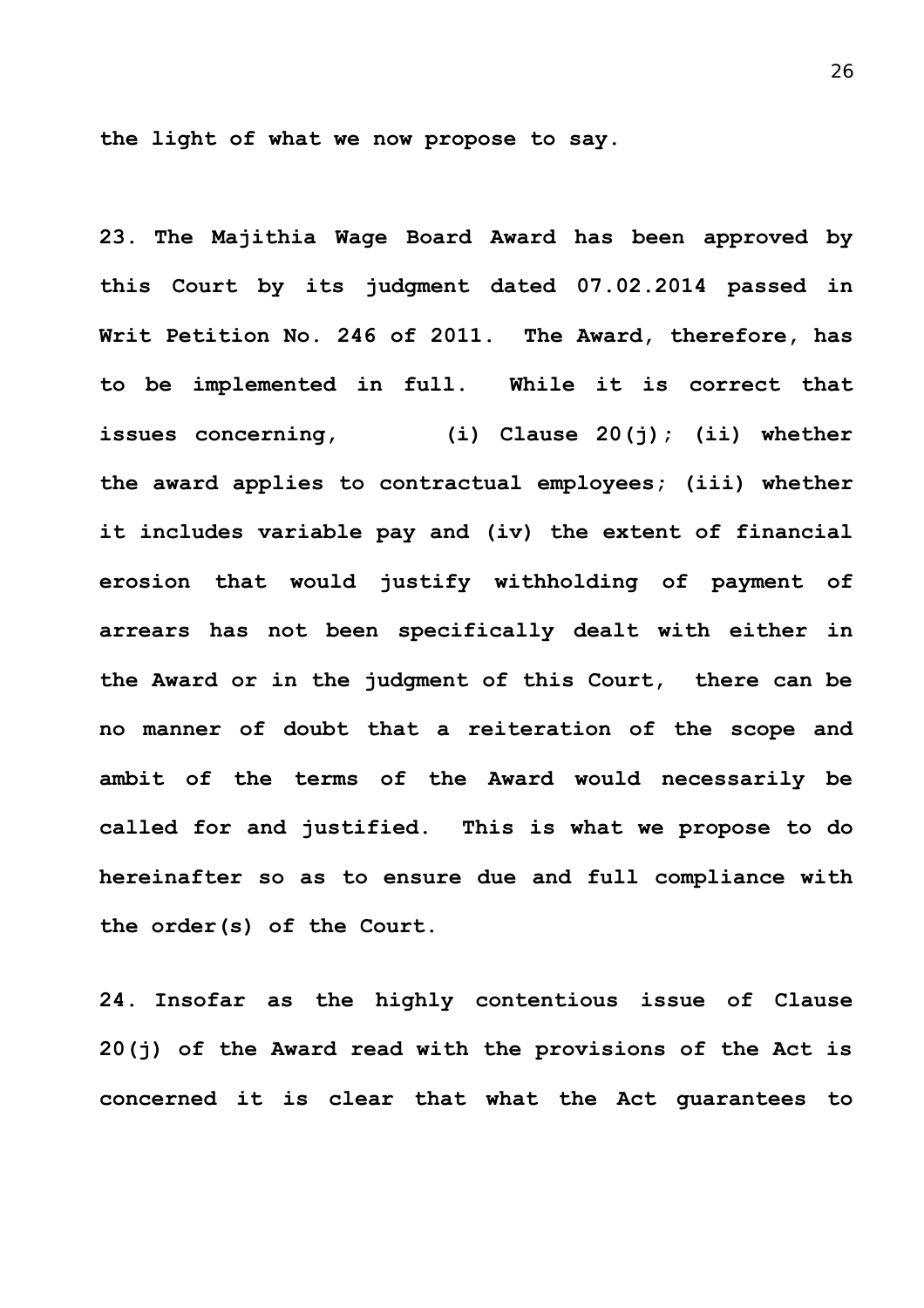**each "newspaper employee" as defined in Section 2(c) of the Act is the entitlement to receive wages as recommended by the Wage Board and approved and notified by the Central Government under Section 12 of the Act. The wages notified supersedes all existing contracts governing wages as may be in force. However, the Legislature has made it clear by incorporating the provisions of Section 16 that, notwithstanding the wages as may be fixed and notified, it will always be open to the concerned employee to agree to and accept any benefits which is more favourable to him than what has been notified under Section 12 of the Act. Clause 20(j) of the Majithia Wage Board Award will, therefore, have to be read and understood in the above light. The Act is silent on the availability of an option to receive less than what is due to an employee under the Act. Such an option really lies in the domain of the doctrine of waiver, an issue that does not arise in the present case in view of the specific stand of the concerned employees in the present case with regard to the involuntary nature of the undertakings allegedly furnished by them. The**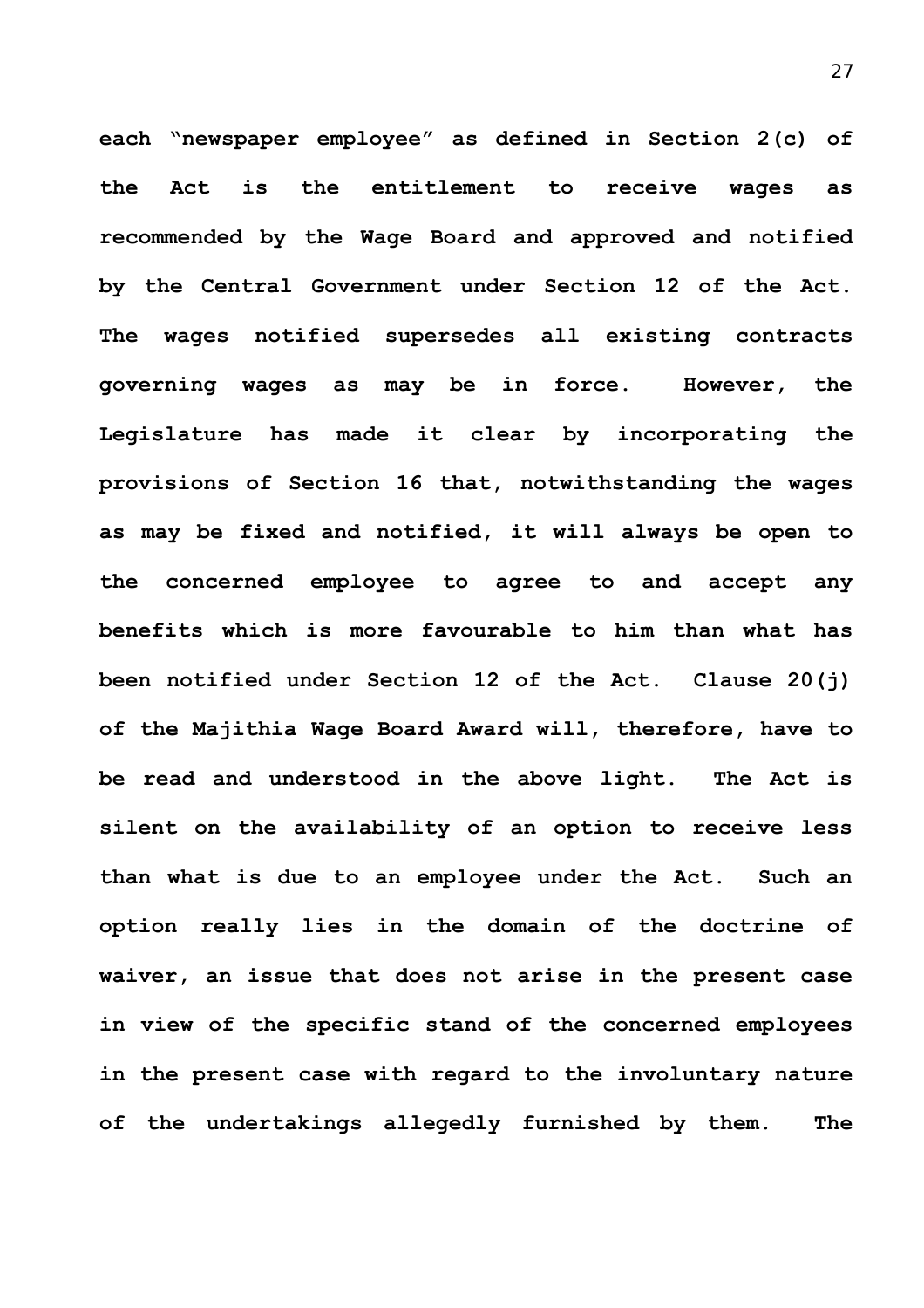**dispute that arises, therefore, has to be resolved by the fact finding authority under Section 17 of the Act, as adverted to hereinafter.** 

**25. In any event having regard to the Legislative history and the purpose sought to be achieved by enactment of the Act i.e. to provide the minimum if not a fair wage to Newspaper employees, the ratio of the pronouncement in** *Bijay Cotton Mills Ltd. and Ors.* **vs.** *State of Ajmer***[10](#page-27-0), holding wages notified under the Minimum Wages Act, 1948 to be non-negotiable would squarely govern the wages notified under the present Act. Para 4 of the report in** *Bijay Cotton Mills Ltd.* **(supra) which deals with the above issue is extracted hereinbelow for specific notice.**

> <span id="page-27-0"></span>*"4. It can scarcely be disputed that securing of living wages to labourers which ensure not only bare physical subsistence but also the maintenance of health and decency, is conducive to the general interest of the public. This is one of the Directive Principles of State Policy embodied in Article 43 of our Constitution. It is well known that in 1928 there was a Minimum Wages Fixing Machinery Convention held at Geneva and the resolutions passed in that convention were embodied in the International Labour Code. The Minimum Wages Act is said to*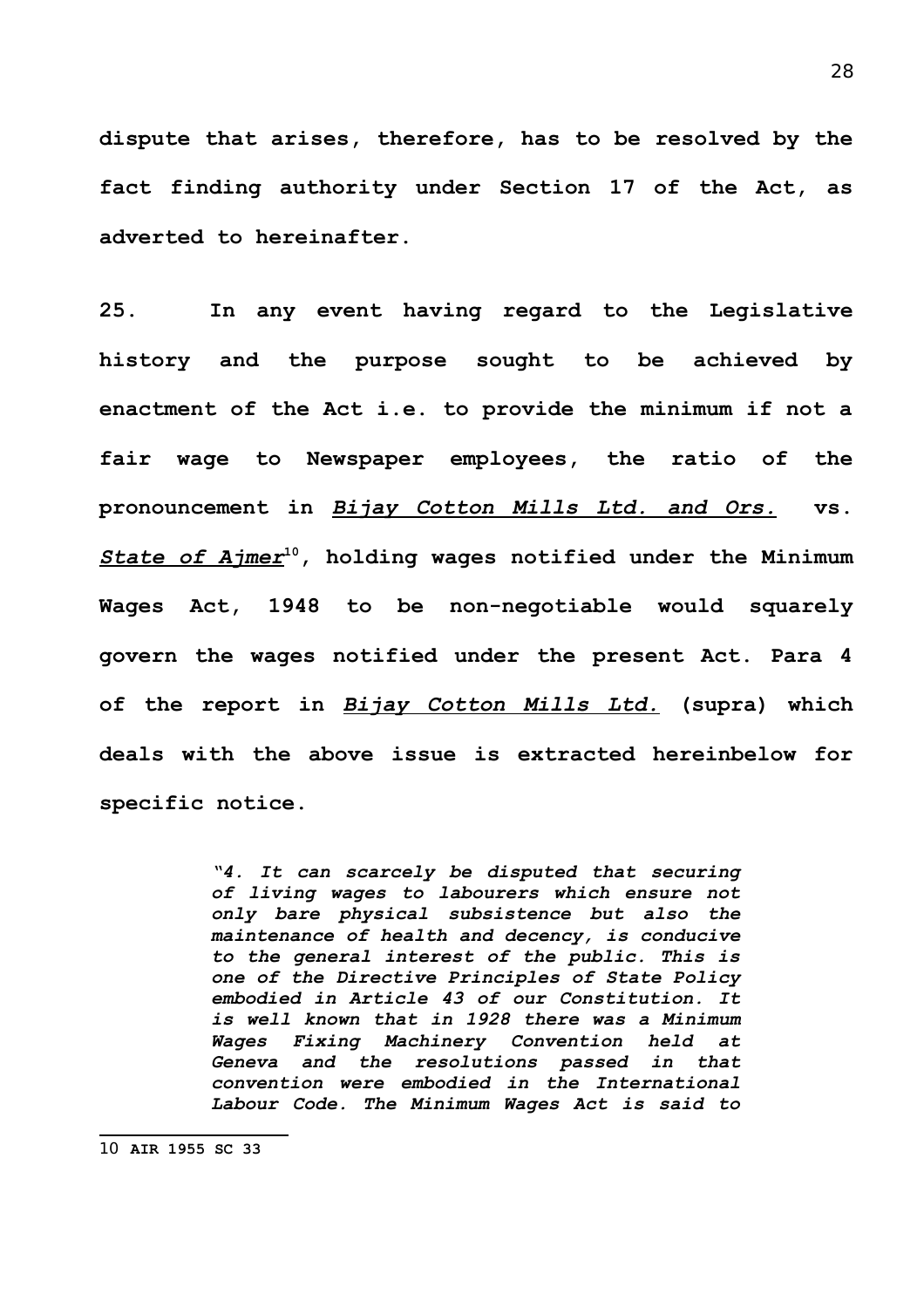*have been passed with a view to give effect to these resolutions. Vide –South India Estate Labour Relations Organisation vs. State of Madras[11](#page-28-0).* 

*If the labourers are to be secured in the enjoyment of minimum wages and they are to be protected against exploitation by their employers, it is absolutely necessary that restraints should be imposed upon their freedom of contract and such restrictions cannot in any sense be said to be unreasonable. On the other hand, the employers cannot be heard to complain if they are compelled to pay minimum wages to their labourers even though the labourers, on account of their poverty and helplessness are willing to work on lesser wages."* **(Emphasis is ours)**

**26. There is nothing either in the provisions of the Act or in the terms of the Wage Board Award which would enable us to hold that the benefits of the Award would be restricted to the regular employees and not contractual employees. In this regard we have taken note of the definition of "newspaper employees", "Working Journalist" and "Non-Journalist newspaper employees" as defined in Section 2(c), 2(f) and 2(dd) of the Act. Insofar as "variable pay" is concerned, as already noticed and extracted in paragraph 7 above, this Court while dealing with the concept of variable pay has taken the view that the said relief has been incorporated in the Majithia**

<span id="page-28-0"></span><sup>11</sup> AIR 1955 Mad 45 at p.47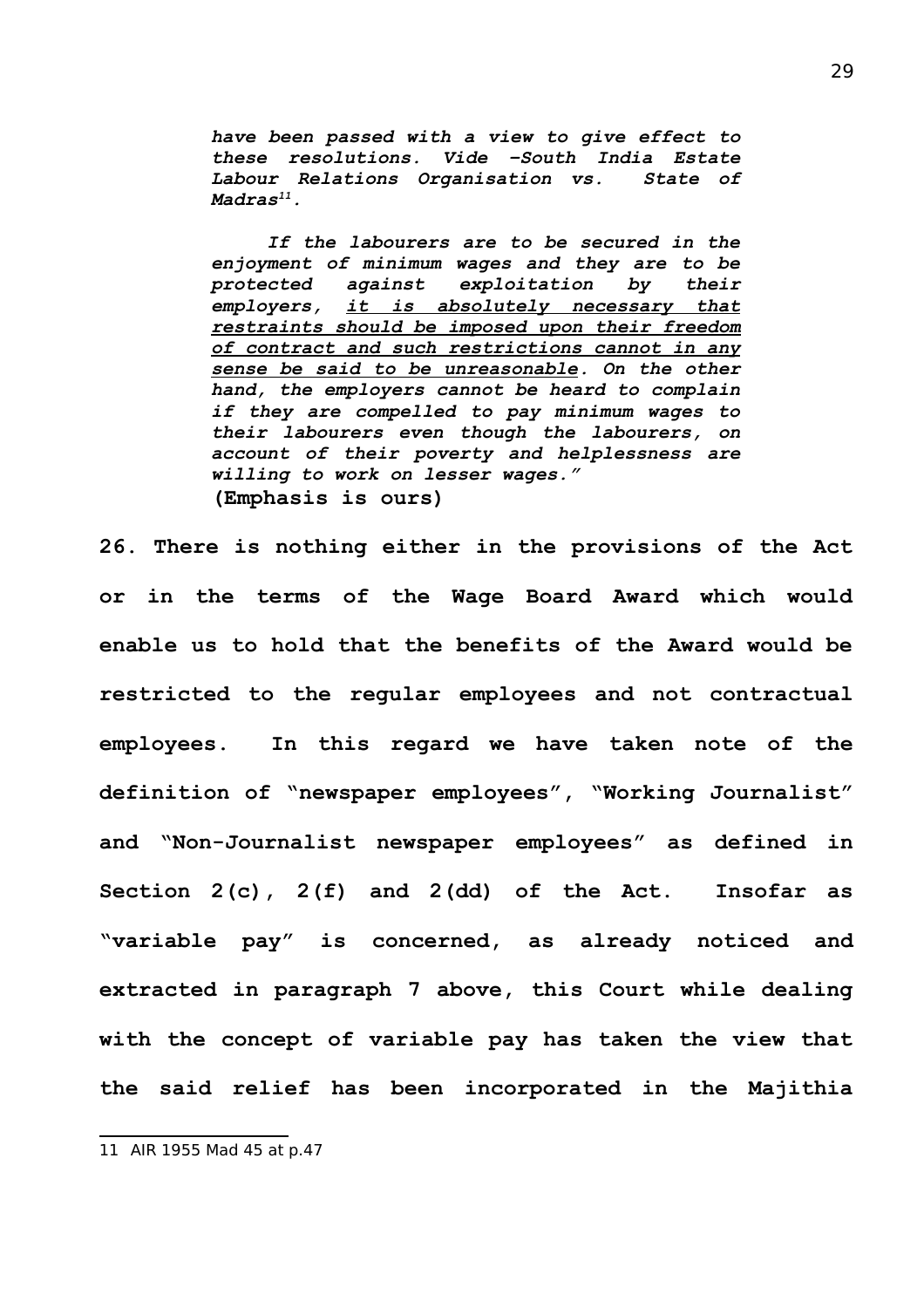**Wage Board Award in order to give fair and equitable treatment to employees of newspapers. Therefore, no question of withholding the said benefit by taking any other view with regard to "variable pay" can arise. In fact, a reading of the relevant part of the Award would go to show that the concept of "variable pay" which was introduced in the Award stems from grade pay contained in the Report of the 6th Pay Commission and was intended to bring the working journalist and non-journalist employees covered by the Act at par with the Central Government employees to the extent possible. So far as the concept of heavy cash losses is concerned, we are of the view that the very expression itself indicates that the same is different from mere financial difficulties and such losses apart from the extent of being crippling in nature must be consistent over the period of time stipulated in the Award. This is a question of fact that has to be determined from case to case.** 

**27. Having clarified all doubts and ambiguities in the matter and upon holding that none of the newspaper**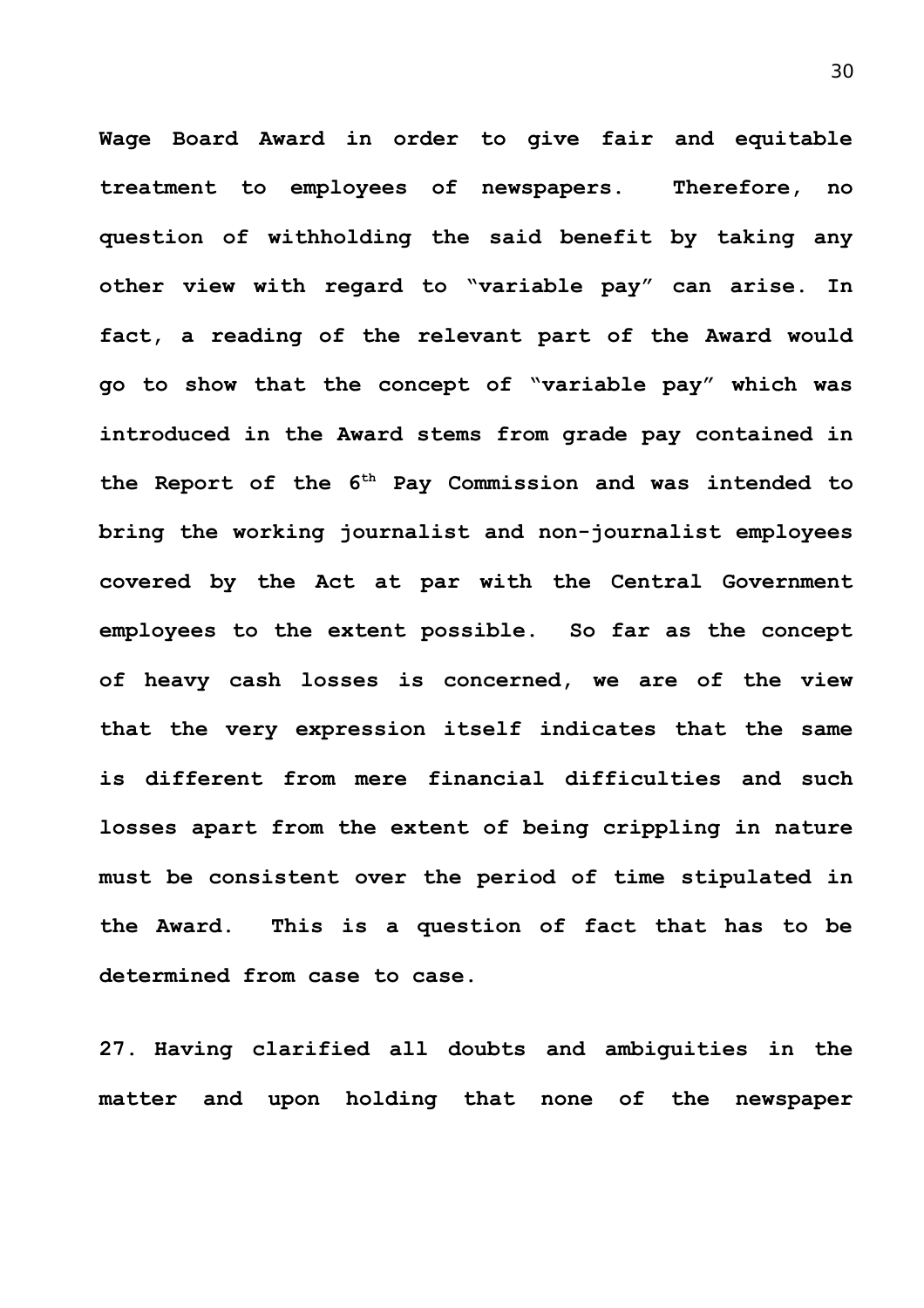**establishments should, in the facts of the cases before us, be held guilty of commission of contempt, we direct that henceforth all complaints with regard to non-implementation of the Majithia Wage Board Award or otherwise be dealt with in terms of the mechanism provided under Section 17 of the Act. It would be more appropriate to resolve such complaints and grievances by resort to the enforcement and remedial machinery provided under the Act rather than by any future approaches to the Courts in exercise of the contempt jurisdiction of the Courts or otherwise.** 

**28. Insofar as the writ petitions seeking interference with transfer/termination, as the case may be, are concerned, it appears that the same are relatable to service conditions of the concerned writ petitioners. Adjudication of such question in the exercise of high prerogative writ jurisdiction of this Court under Article 32 of the Constitution would not only be unjustified but such questions should be left for determination before the appropriate authority either under the Act or under**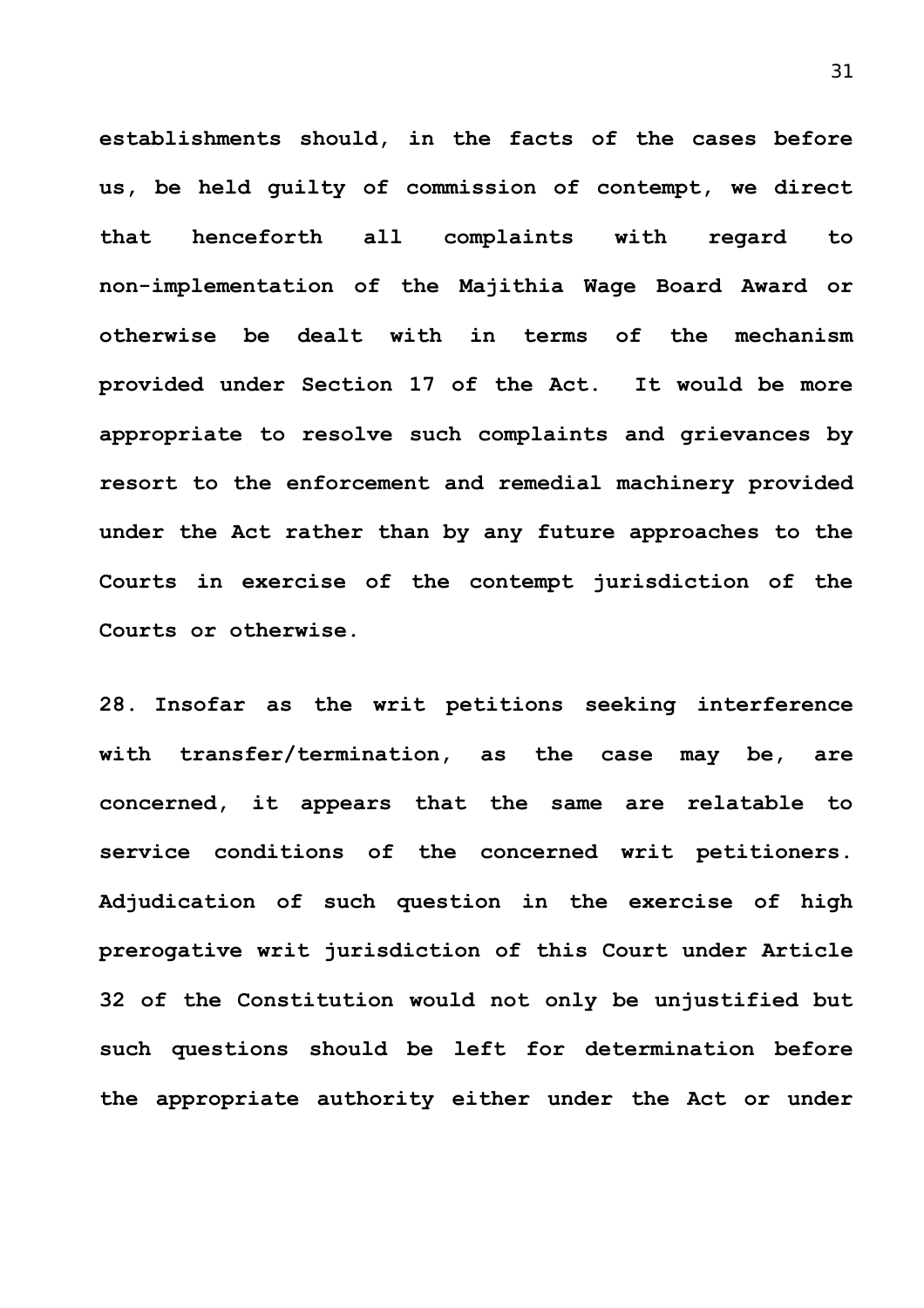**cognate provisions of law (Industrial Disputes Act, 1947 etc.), as the case may be.** 

**29. In the light of the above, all the contempt petitions as well as the writ petitions filed under Article 32 of the Constitution shall stand answered and disposed of in the terms hereinabove.**

> **....................,J. (RANJAN GOGOI)**

> **....................,J. (NAVIN SINHA)**

**NEW DELHI JUNE 19, 2017.**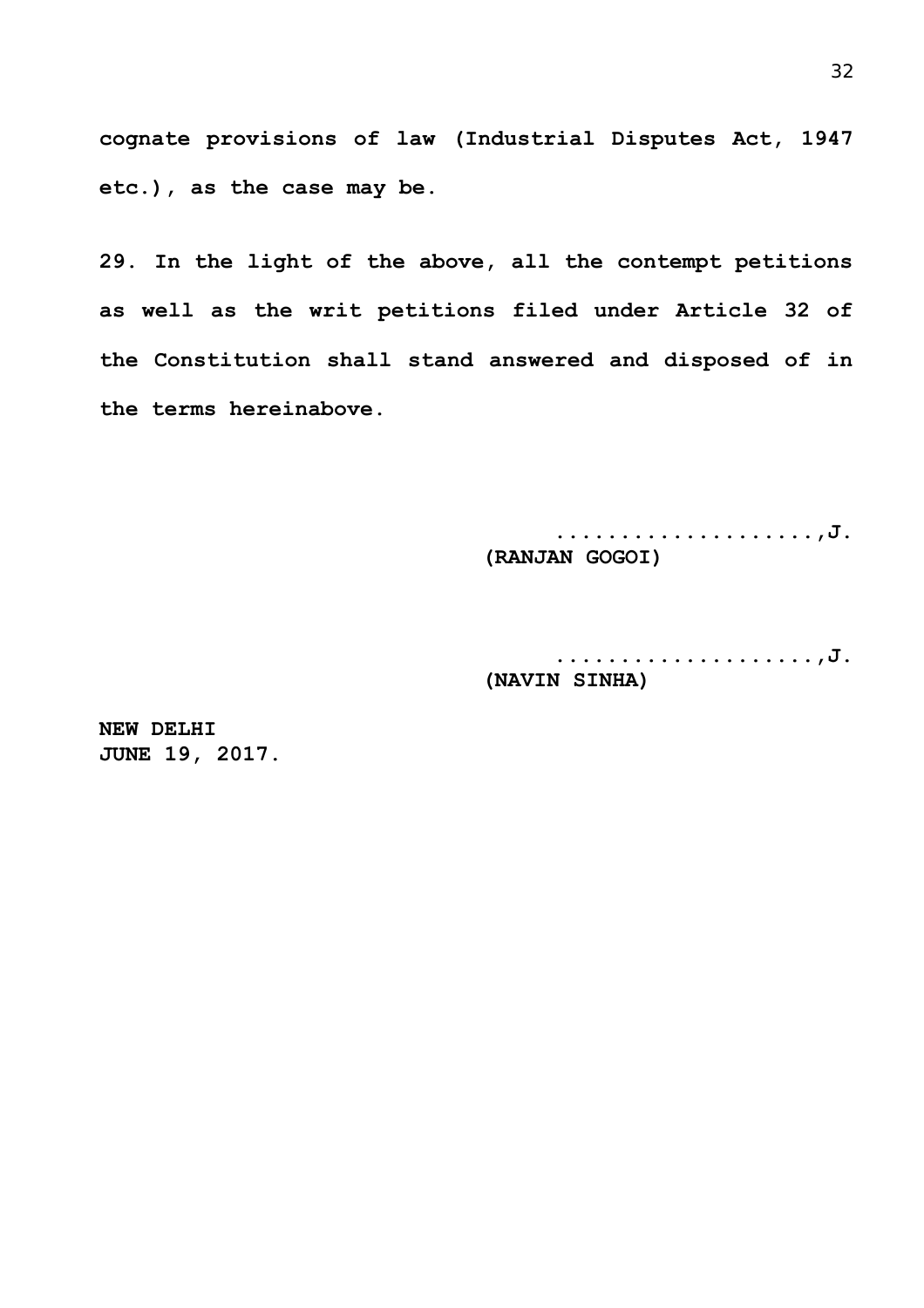**ITEM NO.2 & 2.1 to 2.85 COURT NO.2 SECTION X**

 **S U P R E M E C O U R T O F I N D I A RECORD OF PROCEEDINGS**

# **CONTEMPT PETITION (CIVIL) NO. 411 OF 2014 IN WRIT PETITION (CIVIL) NO.246 OF 2011**

**AVISHEK RAJA & ORS. ...PETITIONER(S)**

#### **VERSUS**

SANJAY GUPTA  $\ldots$ RESPONDENT(S)

### **WITH**

| CONTEMPT PETITION (CIVIL) NO. 33 OF 2015 IN WP  |  |  |  |  |  |           |
|-------------------------------------------------|--|--|--|--|--|-----------|
| (C) NO.246 OF 2011, CONTEMPT PETITION (CIVIL)   |  |  |  |  |  |           |
| NO. 572 OF 2014 IN WP (C) NO.246 OF             |  |  |  |  |  | 2011,     |
| CONTEMPT PETITION (CIVIL) NO. 34 OF 2015 IN     |  |  |  |  |  | <b>WP</b> |
| (C) NO.246 OF 2011, CONTEMPT PETITION (CIVIL)   |  |  |  |  |  |           |
| NO. 571 OF 2014 IN WP (C) NO.246 OF 2011,       |  |  |  |  |  |           |
| CONTEMPT PETITION (CIVIL) NO. 38 OF 2015 IN WP  |  |  |  |  |  |           |
| (C) NO.246 OF 2011, CONTEMPT PETITION (CIVIL)   |  |  |  |  |  |           |
| NO. 46 OF 2015 IN WP (C) NO.246 OF 2011,        |  |  |  |  |  |           |
| CONTEMPT PETITION (CIVIL) NO. 50 OF 2015 IN WP  |  |  |  |  |  |           |
| (C) NO.264 OF 2012, CONTEMPT PETITION (CIVIL)   |  |  |  |  |  |           |
| NO. 158 OF 2015 IN WP (C) NO.510 OF 2011,       |  |  |  |  |  |           |
| CONTEMPT PETITION (CIVIL) NO. 174 OF 2015 IN WP |  |  |  |  |  |           |
| (C) NO.510 OF 2011, CONTEMPT PETITION (CIVIL)   |  |  |  |  |  |           |
| NO. 101 OF 2015 IN WP (C) NO.246 OF 2011,       |  |  |  |  |  |           |
| CONTEMPT PETITION (CIVIL) NO. 103 OF 2015 IN WP |  |  |  |  |  |           |
| (C) NO.246 OF 2011, CONTEMPT PETITION (CIVIL)   |  |  |  |  |  |           |
| NO. 104 OF 2015 IN WP (C) NO.246 OF 2011,       |  |  |  |  |  |           |
| CONTEMPT PETITION (CIVIL) NO. 105 OF 2015 IN WP |  |  |  |  |  |           |
| (C) NO.246 OF 2011, CONTEMPT PETITION (CIVIL)   |  |  |  |  |  |           |
| NO. 106 OF 2015 IN WP (C) NO.246 OF 2011,       |  |  |  |  |  |           |
| CONTEMPT PETITION (CIVIL) NO. 107 OF 2015 IN WP |  |  |  |  |  |           |
| (C) NO.246 OF 2011, CONTEMPT PETITION (CIVIL)   |  |  |  |  |  |           |
| NO. 109 OF 2015 IN WP (C) NO.246 OF 2011,       |  |  |  |  |  |           |
| CONTEMPT PETITION (CIVIL) NO. 110 OF 2015 IN WP |  |  |  |  |  |           |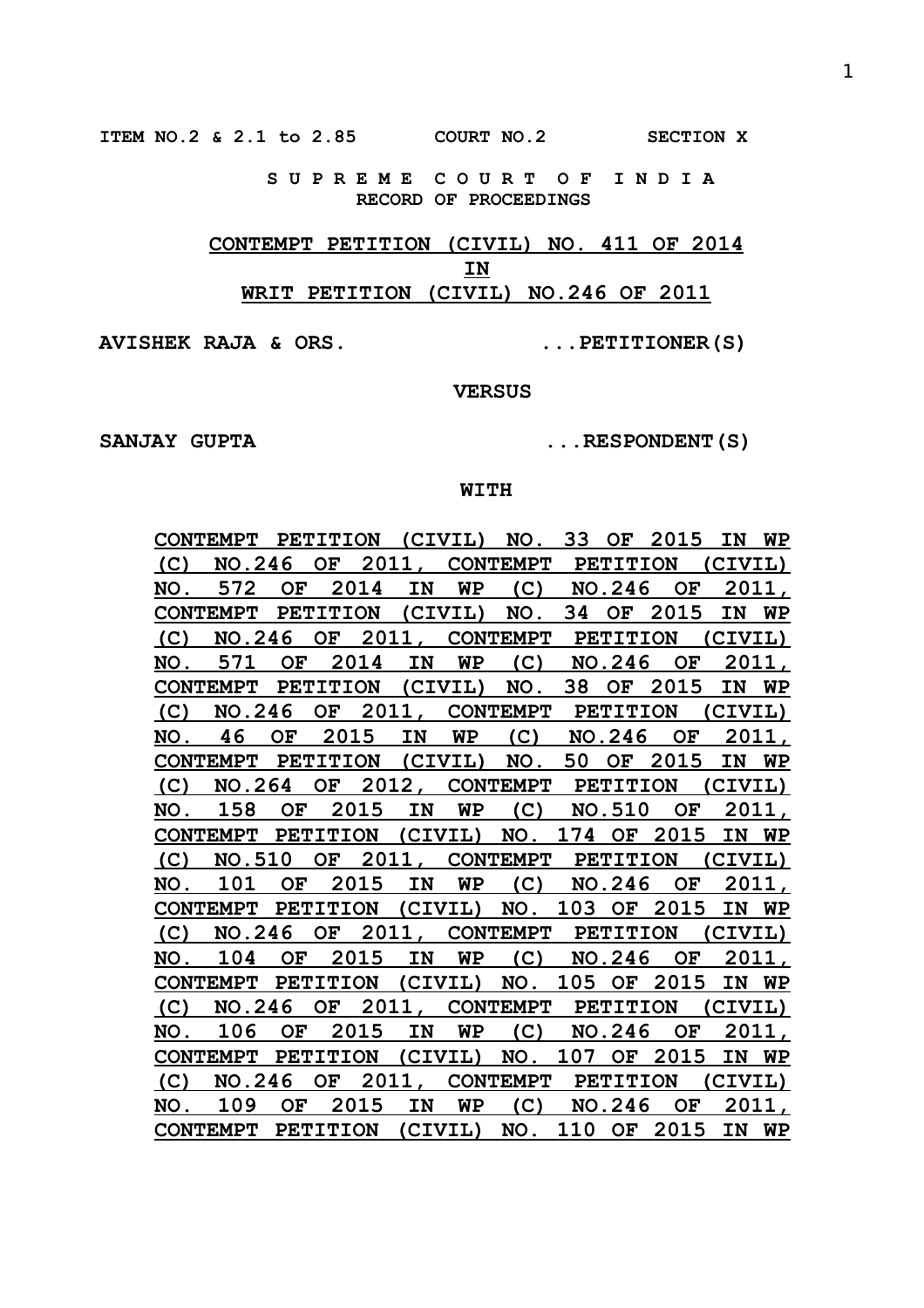| (C) |                                                  |           |    |      |               |           | NO.246 OF 2011, CONTEMPT PETITION (CIVIL) |              |        |                 |         |       |
|-----|--------------------------------------------------|-----------|----|------|---------------|-----------|-------------------------------------------|--------------|--------|-----------------|---------|-------|
| NO. | 111                                              |           |    |      | OF 2015 IN WP |           | (C) NO.246 OF                             |              |        |                 |         | 2011, |
|     | CONTEMPT PETITION (CIVIL) NO. 112 OF 2015        |           |    |      |               |           |                                           |              |        |                 | IN      | WP    |
| (C) | NO.246 OF                                        |           |    |      |               |           | 2011, CONTEMPT PETITION (CIVIL)           |              |        |                 |         |       |
| NO. | 113                                              | OF        |    | 2015 | IN            |           | $WP$ (C) NO.246 OF                        |              |        |                 |         | 2011, |
|     | CONTEMPT PETITION (CIVIL) NO. 120 OF 2015        |           |    |      |               |           |                                           |              |        |                 |         | IN WP |
| (C) |                                                  |           |    |      |               |           | NO.246 OF 2011, CONTEMPT PETITION (CIVIL) |              |        |                 |         |       |
| NO. | 121                                              | OF        |    | 2015 | IN            |           | $WP$ (C) NO.246 OF                        |              |        |                 |         | 2011, |
|     | CONTEMPT PETITION (CIVIL) NO. 127 OF 2015        |           |    |      |               |           |                                           |              |        |                 |         | IN WP |
| (C) |                                                  |           |    |      |               |           | NO.246 OF 2011, CONTEMPT PETITION         |              |        |                 | (CIVIL) |       |
| NO. | 128                                              | OF        |    | 2015 | IN            |           | $WP$ (C) NO.246 OF                        |              |        |                 |         | 2011, |
|     | CONTEMPT PETITION (CIVIL) NO. 129 OF 2015        |           |    |      |               |           |                                           |              |        |                 |         | IN WP |
| (C) |                                                  |           |    |      |               |           | NO.246 OF 2011, CONTEMPT PETITION (CIVIL) |              |        |                 |         |       |
| NO. | 131                                              | OF        |    | 2015 | IN            | <b>WP</b> |                                           |              |        | $(C)$ NO.246 OF |         | 2011, |
|     | CONTEMPT PETITION (CIVIL)                        |           |    |      |               |           | NO. 132 OF 2015                           |              |        |                 | IN      | WP    |
|     | (C) NO.246 OF 2011, CONTEMPT PETITION (CIVIL)    |           |    |      |               |           |                                           |              |        |                 |         |       |
| NO. | 133                                              | OF        |    | 2015 | IN            | WP        |                                           | $(C)$ NO.246 |        | OF              |         | 2011, |
|     | CONTEMPT PETITION (CIVIL) NO. 134 OF 2015        |           |    |      |               |           |                                           |              |        |                 |         | IN WP |
|     | (C) NO.246 OF 2011, CONTEMPT PETITION (CIVIL)    |           |    |      |               |           |                                           |              |        |                 |         |       |
| NO. | 149                                              | OF        |    | 2015 | IN            | WP        |                                           |              |        | $(C)$ NO.246 OF |         | 2011, |
|     | CONTEMPT PETITION (CIVIL) NO. 150 OF 2015        |           |    |      |               |           |                                           |              |        |                 | IN      | WP    |
| (C) | NO.246 OF                                        |           |    |      |               |           | 2011, CONTEMPT PETITION (CIVIL)           |              |        |                 |         |       |
| NO. | 151                                              | OF        |    | 2015 | IN            | WP        | (C)                                       |              | NO.246 | OF              |         | 2011, |
|     | CONTEMPT PETITION (CIVIL) NO. 152 OF 2015        |           |    |      |               |           |                                           |              |        |                 |         | IN WP |
| (C) | NO.246                                           |           | OF |      |               |           | 2011, CONTEMPT PETITION                   |              |        |                 | (CIVIL) |       |
| NO. | 153                                              | <b>OF</b> |    | 2015 | IN            | WP        | (C)                                       |              | NO.246 | OF              |         | 2011, |
|     | CONTEMPT PETITION (CIVIL) NO. 154 OF 2015 IN WP  |           |    |      |               |           |                                           |              |        |                 |         |       |
| (C) |                                                  |           |    |      |               |           | NO.246 OF 2011, CONTEMPT PETITION         |              |        |                 | (CIVIL) |       |
|     | NO. 155 OF 2015 IN WP (C) NO.246 OF 2011,        |           |    |      |               |           |                                           |              |        |                 |         |       |
|     | CONTEMPT PETITION (CIVIL) NO. 102 OF 2015 IN WP  |           |    |      |               |           |                                           |              |        |                 |         |       |
|     | (C) NO.246 OF 2011, CONTEMPT PETITION (CIVIL)    |           |    |      |               |           |                                           |              |        |                 |         |       |
|     | NO. 157 OF 2015 IN WP (C) NO.510 OF 2011,        |           |    |      |               |           |                                           |              |        |                 |         |       |
|     | CONTEMPT PETITION (CIVIL) NO. 283 OF 2015 IN WP  |           |    |      |               |           |                                           |              |        |                 |         |       |
|     | (C) NO.246 OF 2011, CONTEMPT PETITION (CIVIL)    |           |    |      |               |           |                                           |              |        |                 |         |       |
|     | NO. 284 OF 2015 IN WP (C) NO.246 OF 2011,        |           |    |      |               |           |                                           |              |        |                 |         |       |
|     | CONTEMPT PETITION (CIVIL) NO. 285 OF 2015 IN WP  |           |    |      |               |           |                                           |              |        |                 |         |       |
|     | (C) NO.246 OF 2011, CONTEMPT PETITION (CIVIL)    |           |    |      |               |           |                                           |              |        |                 |         |       |
|     | NO. 286 OF 2015 IN WP (C) NO.246 OF 2011,        |           |    |      |               |           |                                           |              |        |                 |         |       |
|     | CONTEMPT PETITION (CIVIL) NO. 290 OF 2015 IN WP  |           |    |      |               |           |                                           |              |        |                 |         |       |
|     | (C) NO.246 OF 2011, CONTEMPT PETITION (CIVIL)    |           |    |      |               |           |                                           |              |        |                 |         |       |
|     | <u>NO. 287 OF 2015 IN WP (C) NO.246 OF 2011,</u> |           |    |      |               |           |                                           |              |        |                 |         |       |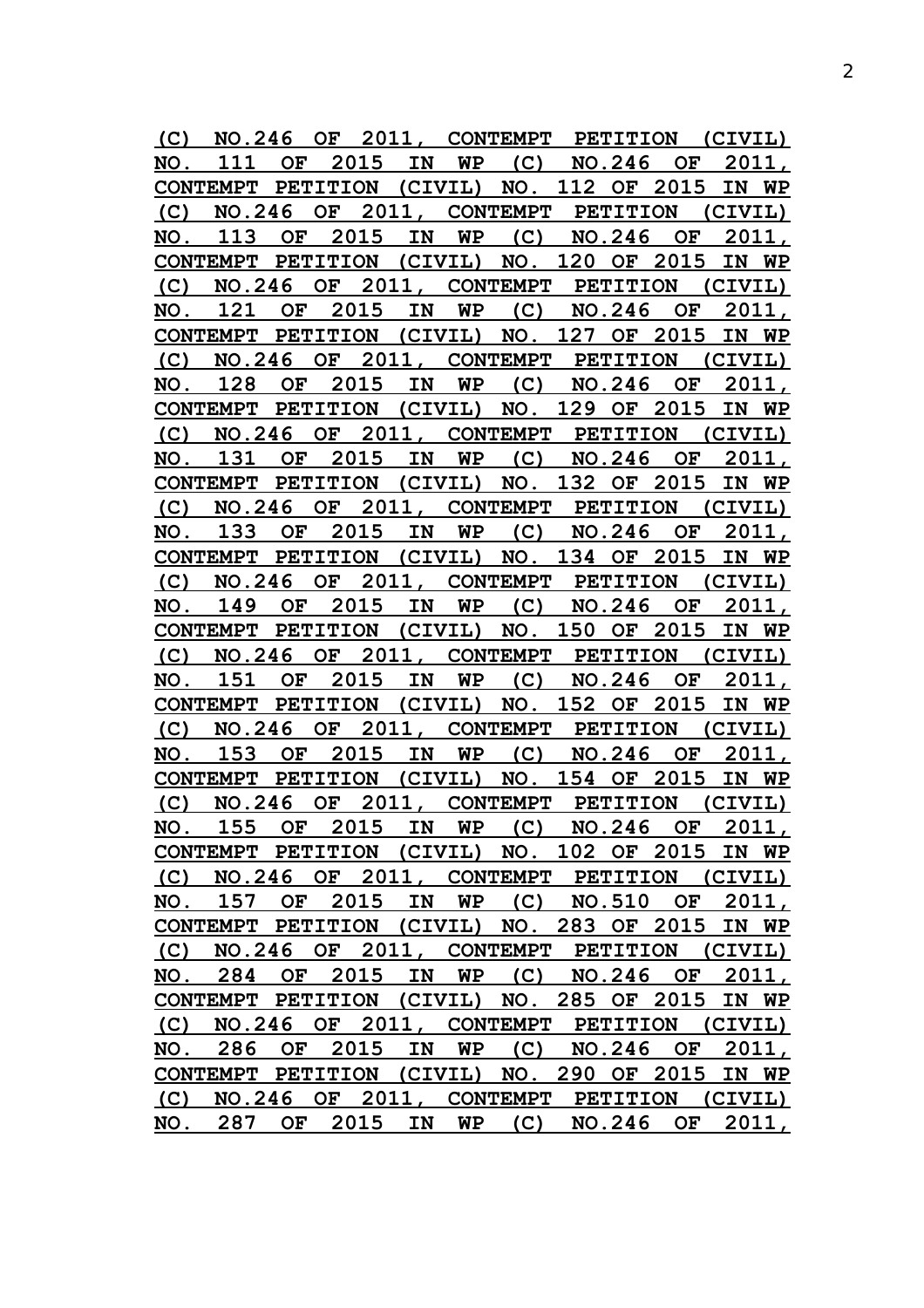|       | <b>CONTEMPT</b>                                  |           | PETITION (CIVIL) NO. 288 OF           |        |           |    |                                       |     |             |                         | 2015 |               | IN      | WP   |
|-------|--------------------------------------------------|-----------|---------------------------------------|--------|-----------|----|---------------------------------------|-----|-------------|-------------------------|------|---------------|---------|------|
| (C)   | NO.246                                           |           |                                       |        |           |    | OF 2011, CONTEMPT PETITION            |     |             |                         |      |               | (CIVIL) |      |
| NO.   | 291                                              |           | OF                                    | 2015   | IN        |    | WP                                    | (C) |             | NO.246                  |      | OF.           | 2011,   |      |
|       | CONTEMPT PETITION (CIVIL) NO. 450 OF 2014        |           |                                       |        |           |    |                                       |     |             |                         |      |               | IN WP   |      |
| (C)   | NO.264                                           |           | OF                                    |        |           |    | 2012, CONTEMPT                        |     |             | <b>PETITION</b>         |      |               | (CIVIL) |      |
| NO.   | 385                                              |           | OF                                    | 2014   | IN        |    | WP                                    | (C) |             | <b>NO.264</b>           |      | OF            | 2012,   |      |
|       | CONTEMPT PETITION (CIVIL) D. NO. 25425           |           |                                       |        |           |    |                                       |     |             |                         |      | OF            |         | 2015 |
| IN    | WP                                               | (C)       |                                       | NO.246 |           | OF | 2011,                                 |     |             | CONTEMPT PETITION       |      |               |         |      |
|       | (CIVIL)                                          |           | D. NO. 25424 OF 2015 IN WP            |        |           |    |                                       |     |             |                         |      | $(C)$ NO. 246 |         | OF   |
| 2011, |                                                  |           | CONTEMPT PETITION (CIVIL) D.          |        |           |    |                                       |     |             | NO.                     |      | 25423         |         | OF   |
|       | 2015 IN                                          | WP.       | (C) NO.246 OF 2011, CONTEMPT PETITION |        |           |    |                                       |     |             |                         |      |               |         |      |
|       | (CIVIL)                                          | D.        | NO.                                   |        | 25427 OF  |    | 2015 IN WP                            |     |             |                         |      | $(C)$ NO. 246 |         | OF   |
| 2011, |                                                  |           | <b>CONTEMPT</b>                       |        |           |    | PETITION (CIVIL) D.                   |     |             | NO.                     |      | 25426         |         | OF   |
| 2015  | IN                                               | <b>WP</b> |                                       |        |           |    | (C) NO.246 OF 2011, CONTEMPT PETITION |     |             |                         |      |               |         |      |
|       | (CIVIL)                                          | D.        | NO.                                   |        | 25583 OF  |    | 2015 IN WP                            |     |             | (C)                     |      | <b>NO.246</b> |         | OF   |
| 2011, |                                                  |           | CONTEMPT PETITION (CIVIL) D.          |        |           |    |                                       |     |             |                         | NO.  | 21713         |         | OF   |
|       | 2015 IN WP                                       |           |                                       |        |           |    | (C) NO.246 OF 2011, CONTEMPT PETITION |     |             |                         |      |               |         |      |
|       | (CIVIL)                                          | D.        | NO.                                   |        |           |    | 25577 OF 2015 IN WP                   |     |             |                         |      | $(C)$ NO. 246 |         | OF   |
| 2011, |                                                  |           | CONTEMPT PETITION (CIVIL) D.          |        |           |    |                                       |     |             | NO.                     |      | 12967         |         | OF   |
|       | 2015 IN WP                                       |           |                                       |        |           |    | (C) NO.246 OF 2011, CONTEMPT PETITION |     |             |                         |      |               |         |      |
|       | (CIVIL)                                          | D.        | NO.                                   |        |           |    | 25581 OF 2015 IN WP                   |     |             |                         |      | $(C)$ NO. 246 |         | OF   |
| 2011, |                                                  |           | CONTEMPT PETITION (CIVIL)             |        |           |    |                                       |     | D.          | NO.                     |      | 23904         |         | OF   |
| 2015  | IN                                               | WP        | (C)                                   |        |           |    | NO.246 OF 2011, CONTEMPT PETITION     |     |             |                         |      |               |         |      |
|       | (CIVIL)                                          | D.        | NO.                                   |        |           |    | 25578 OF 2015 IN WP                   |     |             |                         |      | $(C)$ NO. 246 |         | OF   |
| 2011  |                                                  |           | CONTEMPT PETITION                     |        |           |    | (CIVIL)                               |     | D.          | NO.                     |      | 25579         |         | OF   |
| 2015  | IN                                               | WP        | (C)                                   |        | NO.246 OF |    |                                       |     |             | 2011, CONTEMPT PETITION |      |               |         |      |
|       | (CIVIL)                                          | $D$ .     |                                       |        |           |    | NO. 25431 OF 2015 IN WP               |     |             | (C) NO.246 OF           |      |               |         |      |
| 2011, |                                                  |           | CONTEMPT PETITION (CIVIL)             |        |           |    |                                       |     | $D_{\cdot}$ | NO.                     |      | 25432         |         | OF   |
|       | 2015 IN WP (C) NO.246 OF 2011, CONTEMPT PETITION |           |                                       |        |           |    |                                       |     |             |                         |      |               |         |      |
|       | (CIVIL) D. NO. 26077 OF 2015 IN WP (C) NO.246 OF |           |                                       |        |           |    |                                       |     |             |                         |      |               |         |      |
|       | 2011, CONTEMPT PETITION (CIVIL) D. NO. 26256 OF  |           |                                       |        |           |    |                                       |     |             |                         |      |               |         |      |
|       | 2015 IN WP (C) NO.246 OF 2011, CONTEMPT PETITION |           |                                       |        |           |    |                                       |     |             |                         |      |               |         |      |
|       | (CIVIL) D. NO. 26078 OF 2015 IN WP (C) NO.246 OF |           |                                       |        |           |    |                                       |     |             |                         |      |               |         |      |
|       | 2011, CONTEMPT PETITION (CIVIL) D. NO. 25430 OF  |           |                                       |        |           |    |                                       |     |             |                         |      |               |         |      |
|       | 2015 IN WP (C) NO.246 OF 2011, CONTEMPT PETITION |           |                                       |        |           |    |                                       |     |             |                         |      |               |         |      |
|       | (CIVIL) D. NO. 8429 OF 2016 IN WP (C) NO.246 OF  |           |                                       |        |           |    |                                       |     |             |                         |      |               |         |      |
|       | 2011, CONTEMPT PETITION (CIVIL) D. NO. 20025 OF  |           |                                       |        |           |    |                                       |     |             |                         |      |               |         |      |
|       | 2016 IN WP (C) NO.246 OF 2011, CONTEMPT PETITION |           |                                       |        |           |    |                                       |     |             |                         |      |               |         |      |
|       | (CIVIL) D. NO. 23037 OF 2016 IN WP (C) NO.246 OF |           |                                       |        |           |    |                                       |     |             |                         |      |               |         |      |
|       | 2011, CONTEMPT PETITION (CIVIL) D. NO. 18567 OF  |           |                                       |        |           |    |                                       |     |             |                         |      |               |         |      |
|       | 2016 IN WP (C) NO.246 OF 2011, CONTEMPT PETITION |           |                                       |        |           |    |                                       |     |             |                         |      |               |         |      |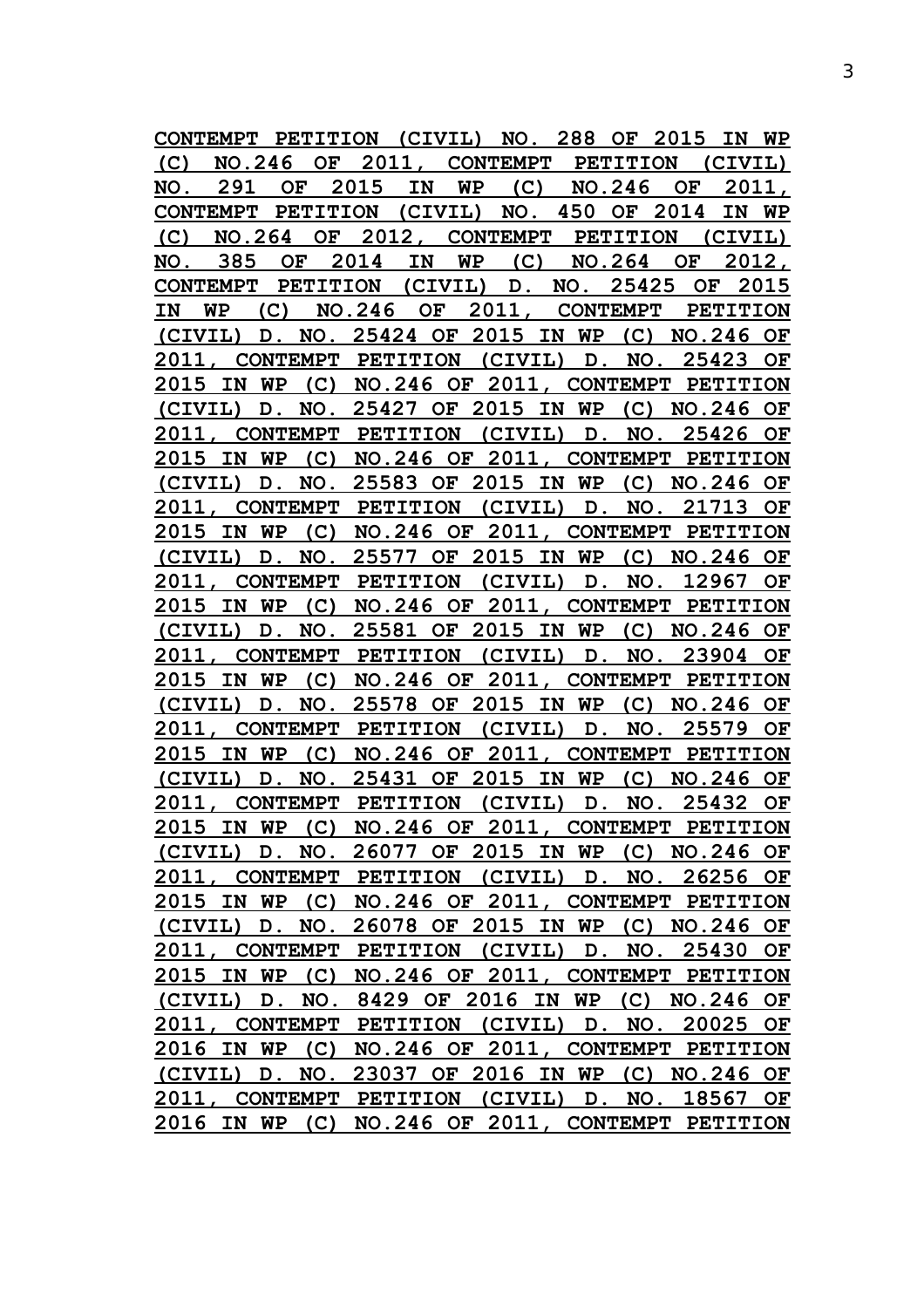**(CIVIL) D. NO. 27528 OF 2016 IN WP (C) NO.246 OF 2011, CONTEMPT PETITION (CIVIL) D. NO. 33442 OF 2016 IN WP (C) NO.246 OF 2011, CONTEMPT PETITION (CIVIL) D. NO. 33441 OF 2016 IN WP (C) NO.246 OF 2011, CONTEMPT PETITION (CIVIL) D. NO. 36110 OF 2016 IN WP (C) NO.246 OF 2011, CONTEMPT PETITION (CIVIL) D. NO. 36227 OF 2016 IN WP (C) NO.246 OF 2011, CONTEMPT PETITION (CIVIL) D. NO. 36810 OF 2016 IN WP (C) NO.246 OF 2011, CONTEMPT PETITION (CIVIL) D. NO. 40055 OF 2016 IN WP (C) NO.246 OF 2011, CONTEMPT PETITION (CIVIL) D. NO. 972 OF 2017 IN WP (C) NO.246 OF 2011, CONTEMPT PETITION (CIVIL) D. NO. 11857 OF 2017 IN WP (C) NO.246 OF 2011, CONTEMPT PETITION (CIVIL) D. NO. 6277 OF 2017 IN WP (C) NO.246 OF 2011, CONTEMPT PETITION (CIVIL) D. NO. 13520 OF 2017 IN WP (C) NO.246 OF 2011, WP (C) NO.998 OF 2016, WP (C) NO.148 OF 2017 & WP (C) NO.299 OF 2017**

**Date : 19/06/2017 These cases were called on for pronouncement of judgment today.**

**For parties (s) Mr. Parmanand Pandey, AOR**

**Mr. Shekhar Kumar, AOR**

**Mr. Dinesh Kumar Garg, AOR**

**Mr. Nitin Kumar Thakur, AOR**

**Mr. Kunal Verma, AOR**

**Mr. Satya Mitra, AOR**

**M/s. M. Rambabu & Co., AOR**

**Mr. Prashant Katara, Adv. Ms. Parul Sharma, Adv. Mr. Neeraj Dubey, Adv.**

**Mr. Kedar Nath Tripathy, AOR.**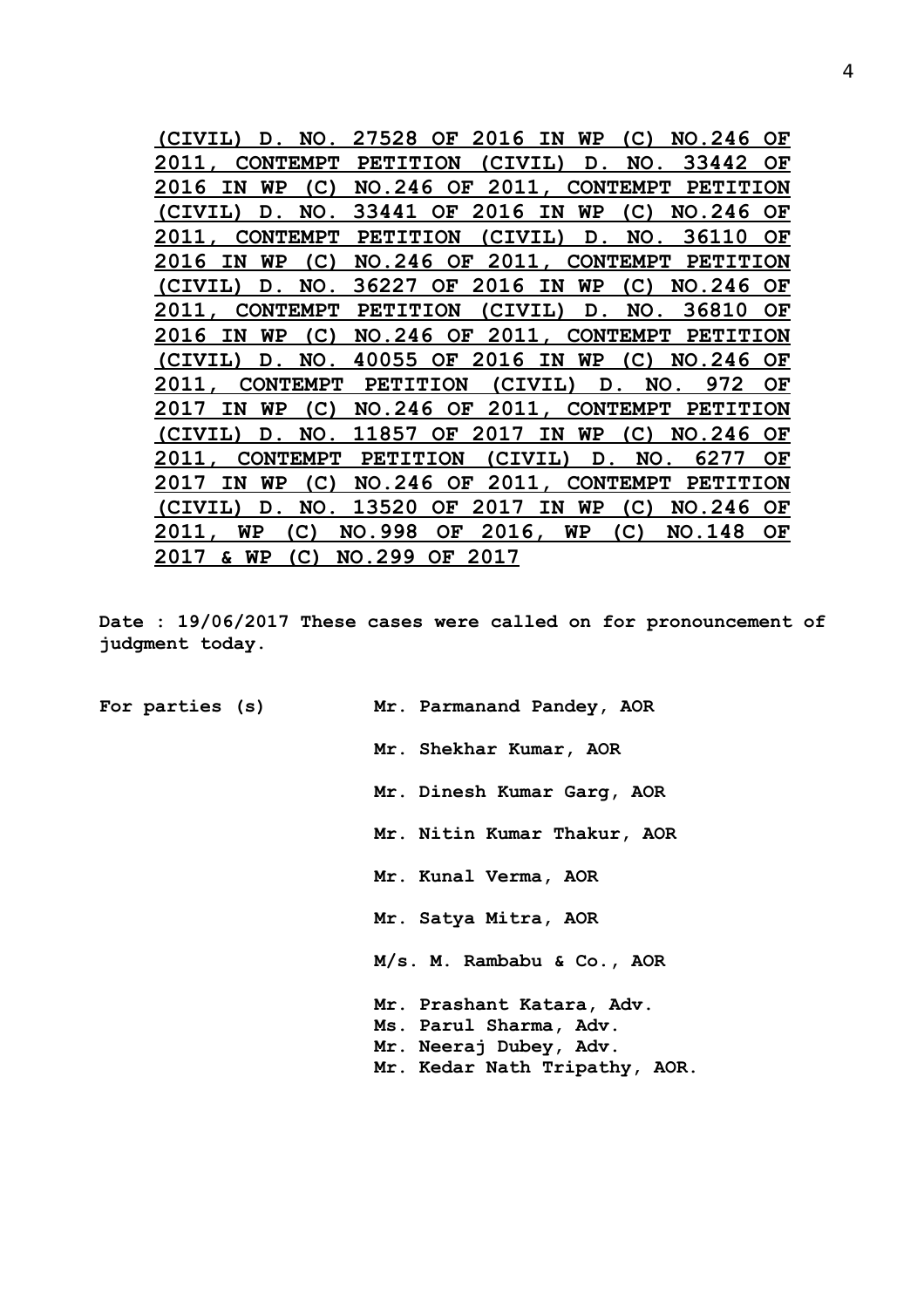**Mr. Abhinav Mukerji, AOR Mr. H. K. Chaturvedi, AOR Mr. Rajan K. Chourasia, AOR Mr. Praveen Swarup, AOR Mr. Umesh Sharma, Adv. Mr. Satish Kumar, AOR. Mr. Subhash Chandran K.R., Adv. Mr. Raj Singh Rana, AOR Mr. V.M. Srivastava, Adv. Mr. Mahesh Srivastava, Adv. Ms. Shringarika Priyadarshini, Adv. Mr. P. N. Puri, AOR. Mr. Rakesh Mishra, AOR Mr. Milind Kumar, AOR Mr. Balraj Dewan, AOR Mr. P. George Giri, AOR Mr. Narender Kumar Verma, AOR Mr. Rameshwar Prasad Goyal, AOR Mr. A. Raghunath, AOR Mr. Arjun Garg, AOR State of Manipur Mr. Ashok Kumar Singh, AOR Mr. Birendra Kumar Mishra, AOR Ms. Poonam Atey, Adv. Mr. Vijay Kumar, Adv. State of Chhattisgarh Mr. C.D. Singh, AAG Mr. Prateek Rusia, Adv.**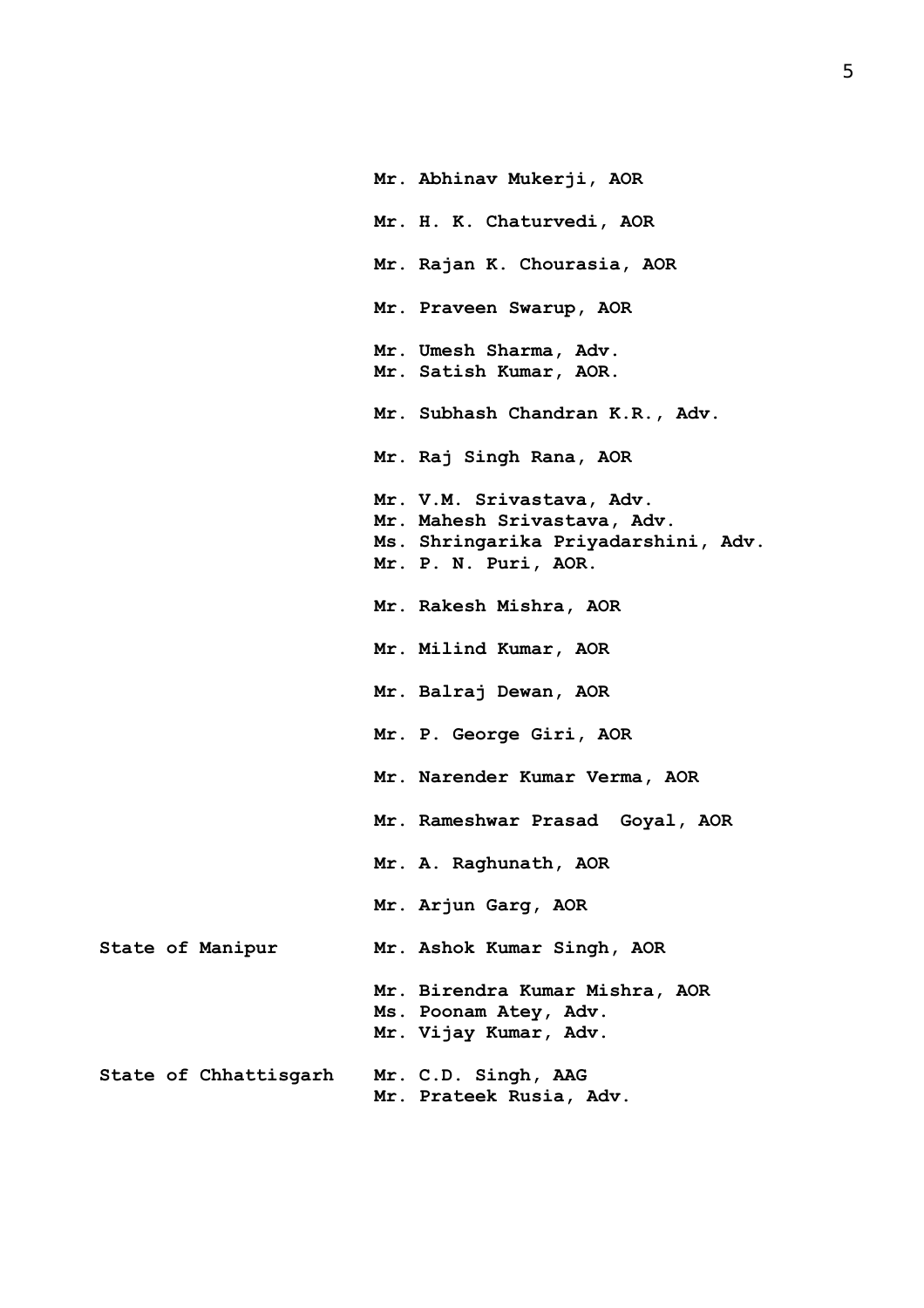|                |                    | Mr. Birendra Kumar Mishra, AOR                                                                                                             |
|----------------|--------------------|--------------------------------------------------------------------------------------------------------------------------------------------|
|                |                    | Mr. Chandra Prakash, AOR                                                                                                                   |
|                |                    | Mr. Nitin Kumar Thakur, AOR                                                                                                                |
| State of Bihar |                    | Mr. Gautam Singh, Adv.<br>Mr. Rudreshwar Singh, Adv.<br>Mr. Samir Ali Khan, AOR.                                                           |
|                | State of Nagaland  | Ms. K. Enatoli Sema, AOR<br>Mr. Edward Belho, Adv.<br>Mr. Amit Kumar Singh, Adv.<br>Mr. K. Luikang Michael, Adv.<br>Ms. Elix Gangmei, Adv. |
|                |                    | Mr. Manish Sharma, Adv.<br>Mr. mohammed Raiz, Adv.<br>for M/s. Karanjawala & Co., AOR.                                                     |
|                |                    | Mr. Ajay Choudhary, AOR                                                                                                                    |
|                |                    | Mr. Jayant Kumar Mehta, AOR                                                                                                                |
|                |                    | Ms. Pragya Baghel, AOR                                                                                                                     |
|                |                    | Mr. Anil Shrivastav, AOR                                                                                                                   |
|                |                    | Mr. Mohan Lal Sharma, AOR                                                                                                                  |
|                |                    | Mr. Santosh Kumar Tripathi, AOR                                                                                                            |
|                |                    | Mr. Ajay Kumar Singh, AOR                                                                                                                  |
|                |                    | Mr. Vijay K. Jain, AOR                                                                                                                     |
|                | State of Telangana | Mr. S. Udaya Kumar Sagar, Adv.<br>Mr. Mrityunjai Singh, Adv.                                                                               |
|                |                    | Mr. Shantanu Sagar, AOR                                                                                                                    |
|                | State of Jharkhand | Mr. Tapesh K. Singh, Adv.<br>Mr. Mohd. Waquas, Adv.<br>Mr. Aditya Pratap Singh, Adv.                                                       |